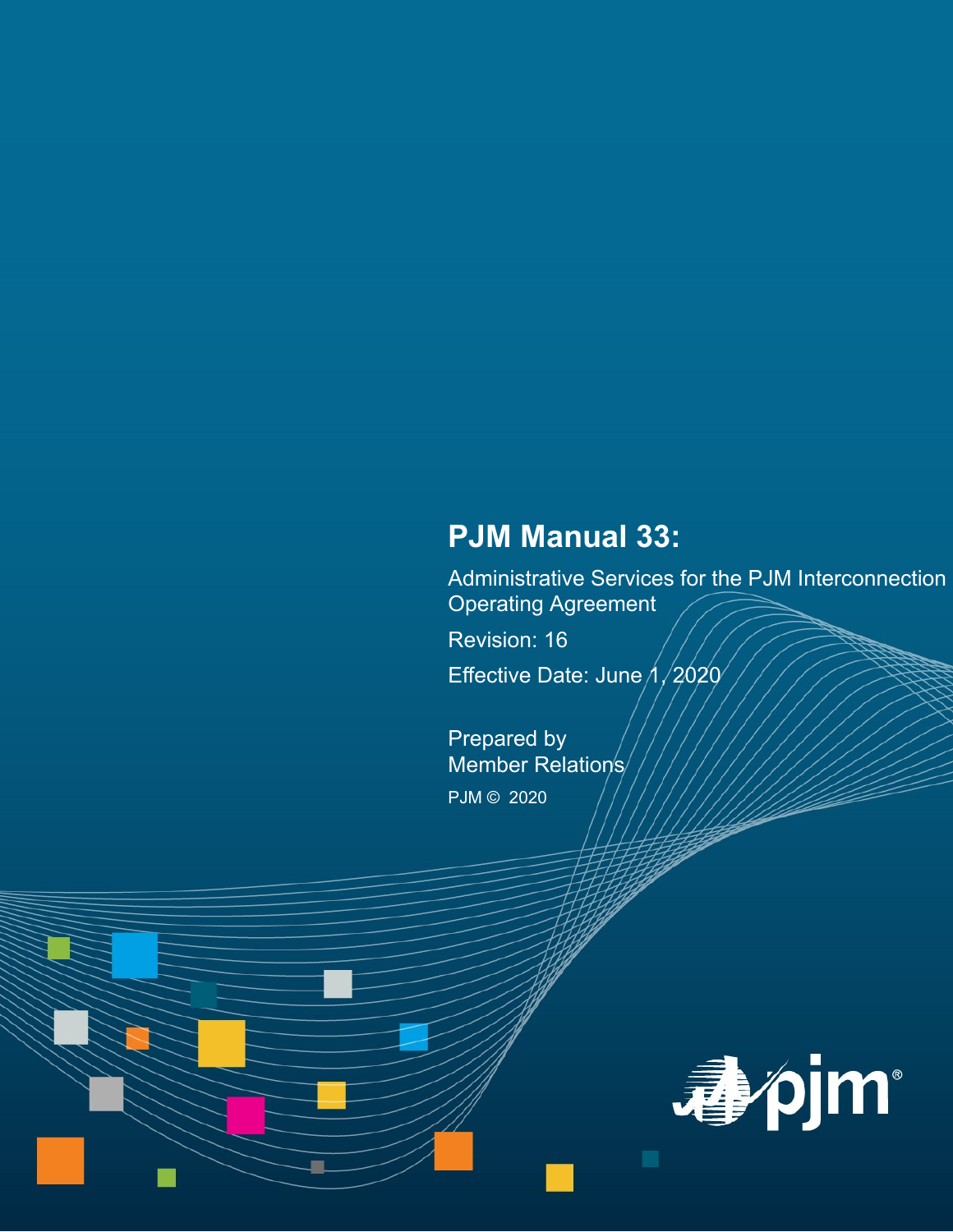

# **Table of Contents**

| Section 1: Operating Agreement of PJM Overview 8                                     |  |
|--------------------------------------------------------------------------------------|--|
|                                                                                      |  |
|                                                                                      |  |
|                                                                                      |  |
|                                                                                      |  |
|                                                                                      |  |
|                                                                                      |  |
|                                                                                      |  |
|                                                                                      |  |
| 3.1 Roles and responsibilities of Officer. Authorized Representative and Maintenance |  |
|                                                                                      |  |
|                                                                                      |  |
|                                                                                      |  |
|                                                                                      |  |
|                                                                                      |  |
|                                                                                      |  |
|                                                                                      |  |
|                                                                                      |  |
|                                                                                      |  |
|                                                                                      |  |
|                                                                                      |  |
|                                                                                      |  |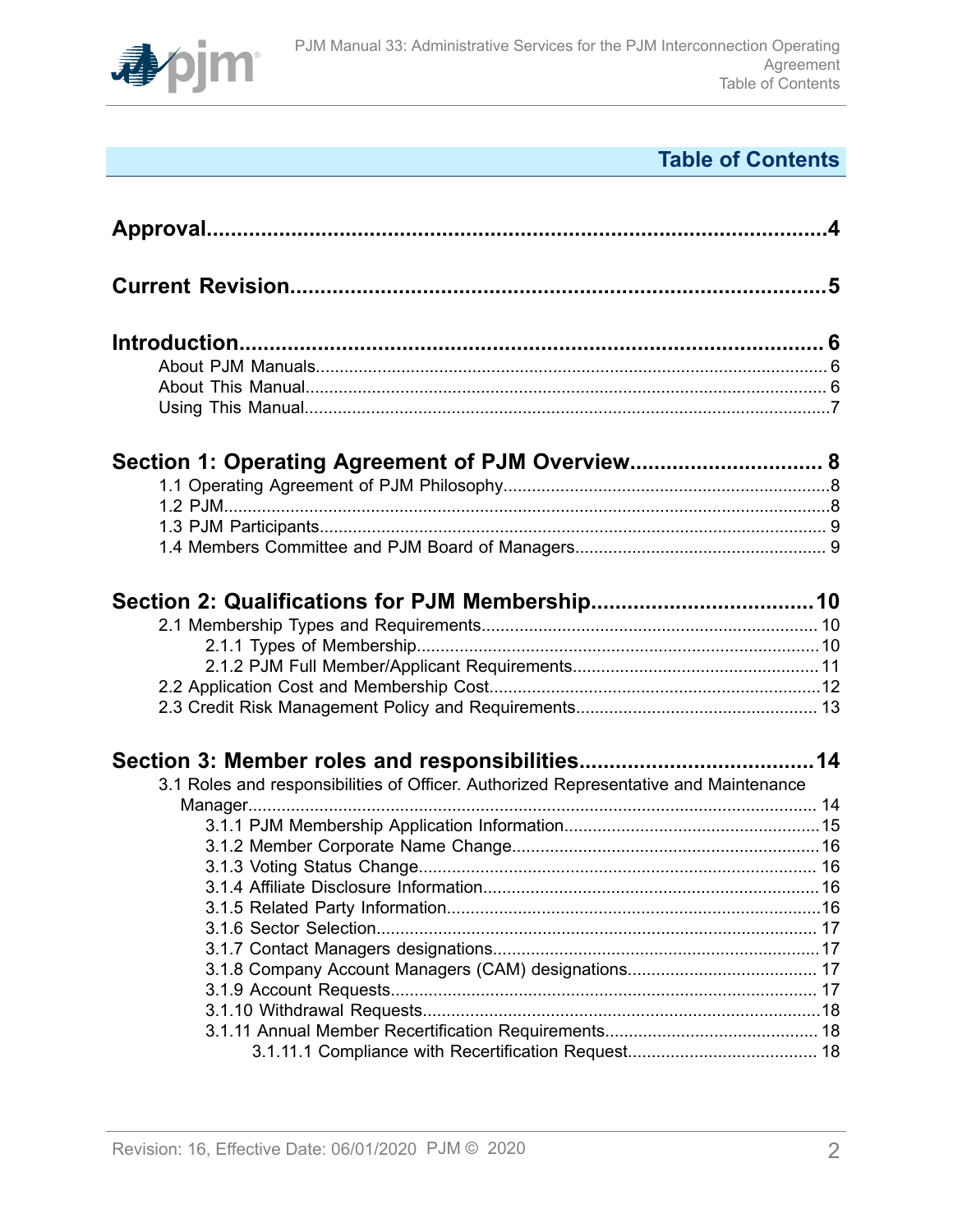

# **[Section 5: Company Account Manager \(CAM\) Roles and](#page-20-0)**

| 5.1.5 Provisioning and Managing Tool Access - CAM Responsibilities 22 |  |
|-----------------------------------------------------------------------|--|
|                                                                       |  |
|                                                                       |  |
|                                                                       |  |
|                                                                       |  |

|--|--|--|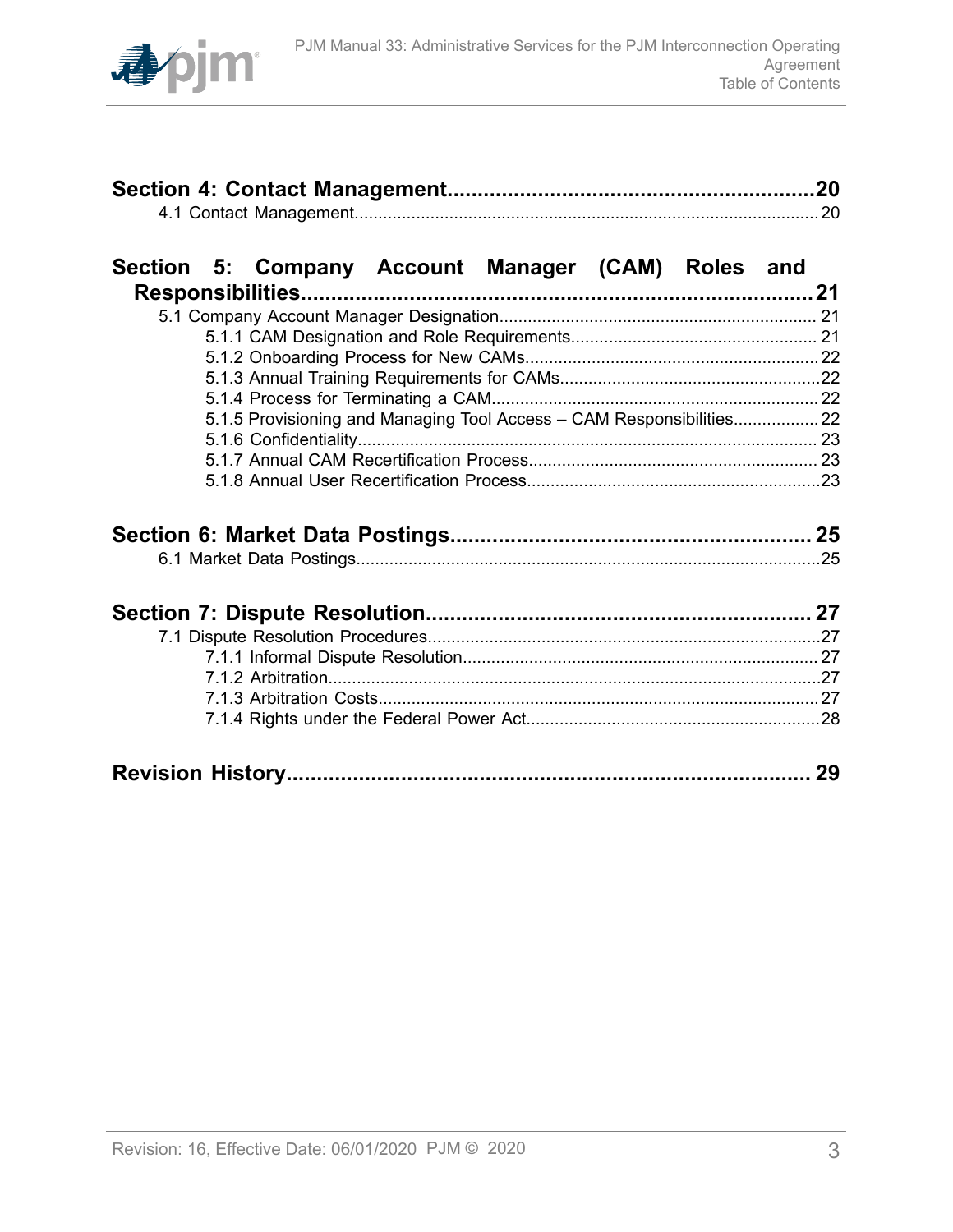

# <span id="page-3-0"></span>**Approval**

Approval Date: 06/01/2020 Effective Date: 06/01/2020

Anita Patel, Manager

Knowledge Management Center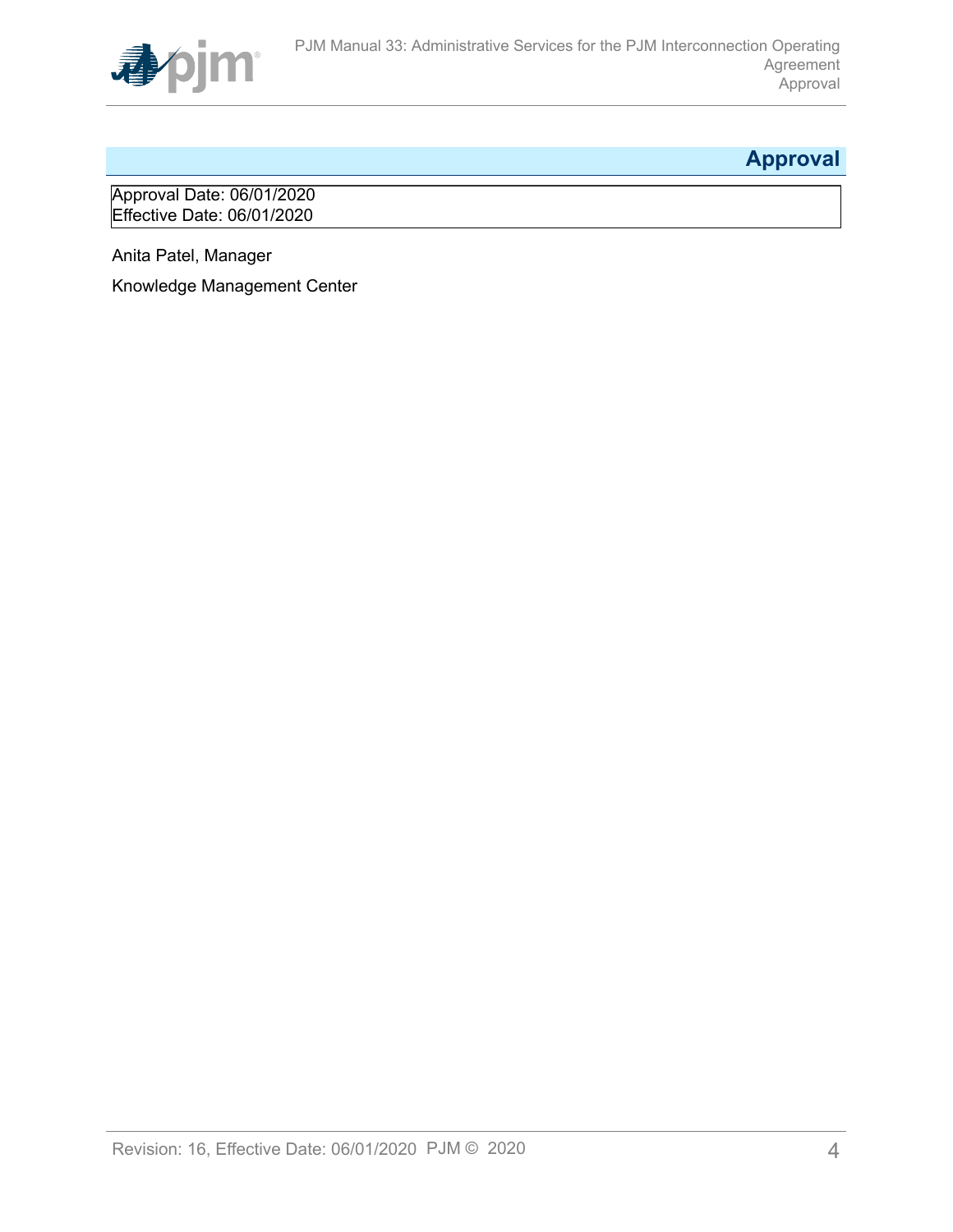

# <span id="page-4-0"></span>**Current Revision**

### **Revision 16 (06/01/2020):**

• Updated Section 2.2 Application and Membership Cost based on FERC approved tariff changes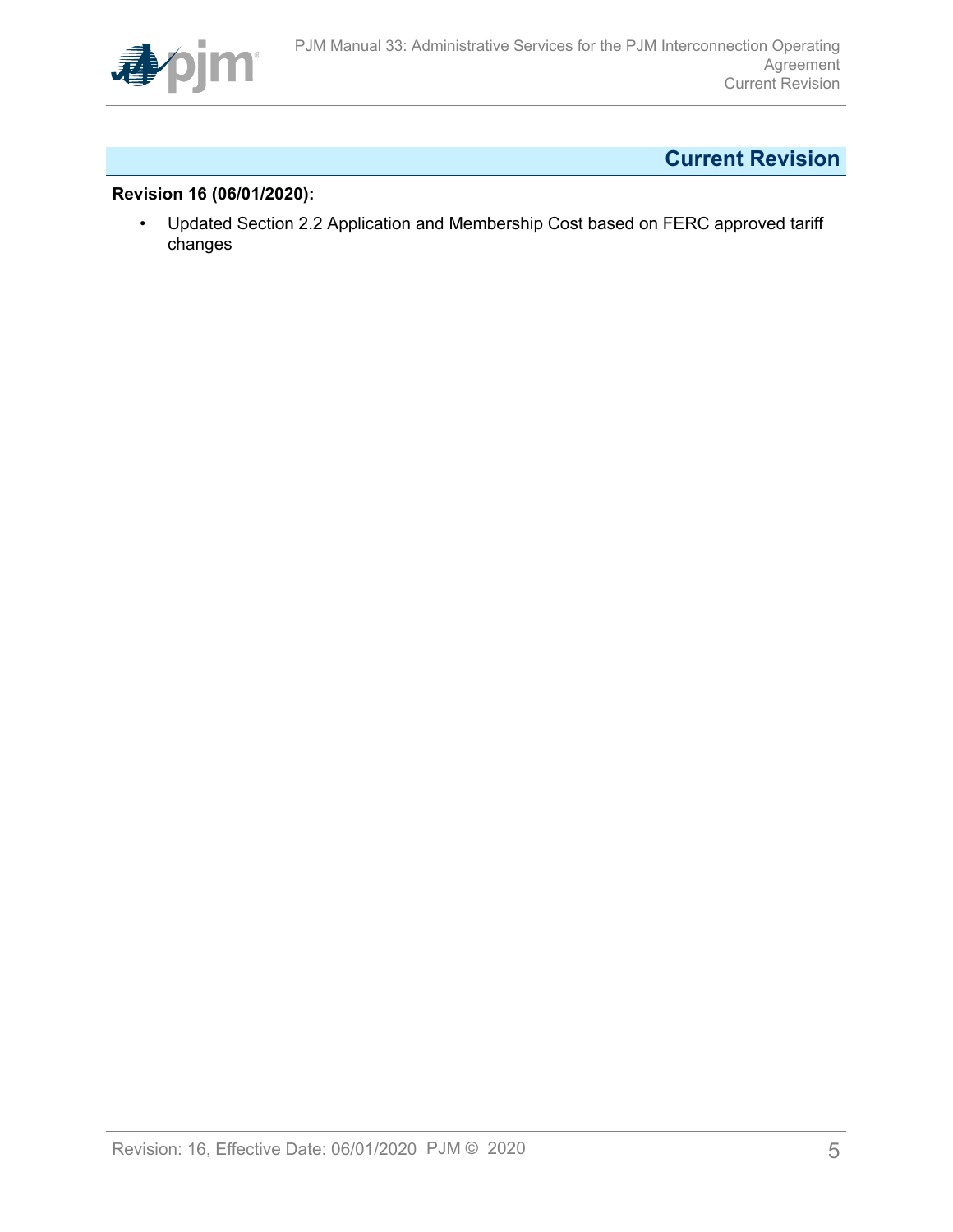

### <span id="page-5-0"></span>**Introduction**

Welcome to the **PJM Manual for Administrative Services for the PJM Interconnection Operating Agreement**. In this introduction, you will find the following information:

- What you can expect from the PJM Manuals in general (see "About PJM Manuals").
- What you can expect from this PJM Manual (see "About This Manual").
- How to use this manual (see "Using This Manual").

### <span id="page-5-1"></span>**About PJM Manuals**

The PJM Manuals are the instructions, rules, procedures, and guidelines established by PJM for the operation, planning, and accounting requirements of PJM and the PJM Energy Market. The manuals are grouped under the following categories:

- **Energy Market**
- Regional Transmission Planning Process
- Transmission
- Reserve
- Accounting and Billing
- Administrative
- Miscellaneous Manuals

For a complete list of all PJM manuals, go to the Library section on PJM.com.

# <span id="page-5-2"></span>**About This Manual**

The **PJM Manual for Administrative Services for the PJM Interconnection Operating Agreement** is one of a series of manuals within the PJM group of manuals. This manual focuses on administrative issues including the qualifications for new applicants, the application procedure, PJM Market Data Postings and dispute resolution.

### The **PJM Manual for Administrative Services for the PJM Interconnection Operating Agreement** consists of four sections. The sections are as follows:

- Section 1: Operating Agreement of PJM Overview
- Section 2: Qualifications for PJM Membership
- Section 3: PJM Services
- Section 4: Dispute Resolution

### **Intended Audience**

The intended audiences for the **PJM Manual 33 for Administrative Services for the PJM Interconnection Operating Agreement** are:

• Applicants for the Operating Agreement of PJM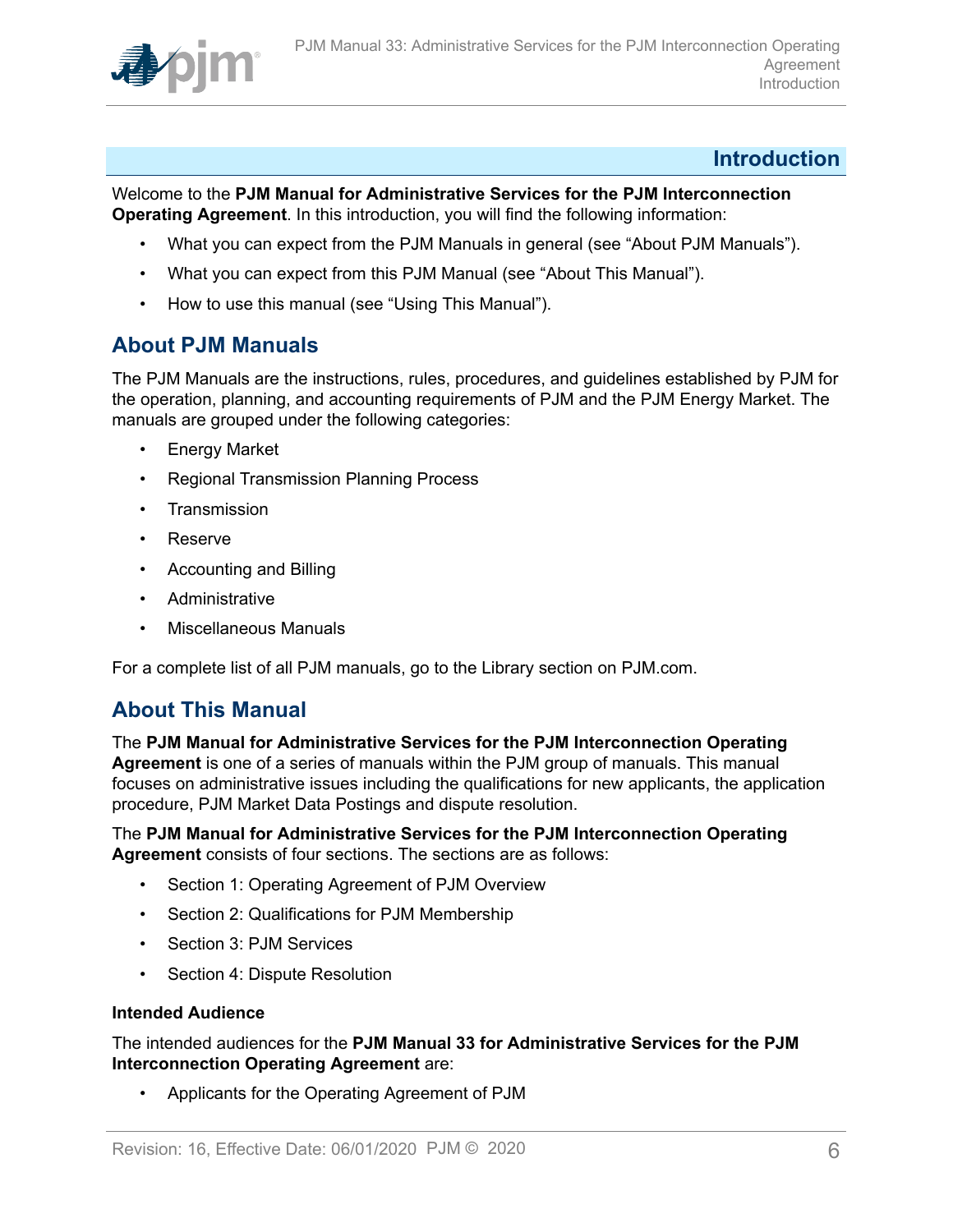

- Participants in the Operating Agreement of PJM
- PJM staff

### **References**

The references to other documents that provide background or additional detail directly related to the **PJM Manual for Administrative Services for the PJM Interconnection Operating Agreement** are the following:

- Operating Agreement of PJM (<http://www.pjm.com/library/governing-documents.aspx>)
- PJM Open Access Transmission Tariff ([http://www.pjm.com/library/governing](http://www.pjm.com/library/governing-documents.aspx)[documents.aspx\)](http://www.pjm.com/library/governing-documents.aspx)
- Agreement Among the PJM Transmission Owners to Provide a PJM RTO-wide Open Access Tariff (Transmission Owners Agreement) ([http://pjm.com/media/documents/](http://www.pjm.com/library/governing-documents.aspx) [merged-tariffs/toa42.pdf\)](http://www.pjm.com/library/governing-documents.aspx)
- Reliability Assurance Agreement [\(http://www.pjm.com/library/governing](http://www.pjm.com/library/governing-documents.aspx)[documents.aspx\)](http://www.pjm.com/library/governing-documents.aspx)
- Regional Transmission Guide for Oasis and Transmission Reservations

This manual does not supersede the formal requirements of any of the referenced documents.

# <span id="page-6-0"></span>**Using This Manual**

Each section of this manual begins with an overview and the philosophy is reflected in the way material is organized. The following bullet points provide an orientation to the manual's structure.

### **What You Will Find In This Manual**

- A table of contents
- An approval page that lists the required approvals and the revision history.
- Sections containing the requirements for application for membership in the interconnection agreement, explaining PJM and members committee responsibilities, and describing dispute resolution procedures.
- Definition of the costs of application for membership and the on-going costs of interconnection agreement participation.
- A link to initiate the membership application process which is necessary to become a signatory to the PJM Operating Agreement ([https://www.pjm.com/about-pjm/member](https://www.pjm.com/about-pjm/member-services/membership-enrollment.aspx)[services/membership-enrollment.aspx\)](https://www.pjm.com/about-pjm/member-services/membership-enrollment.aspx).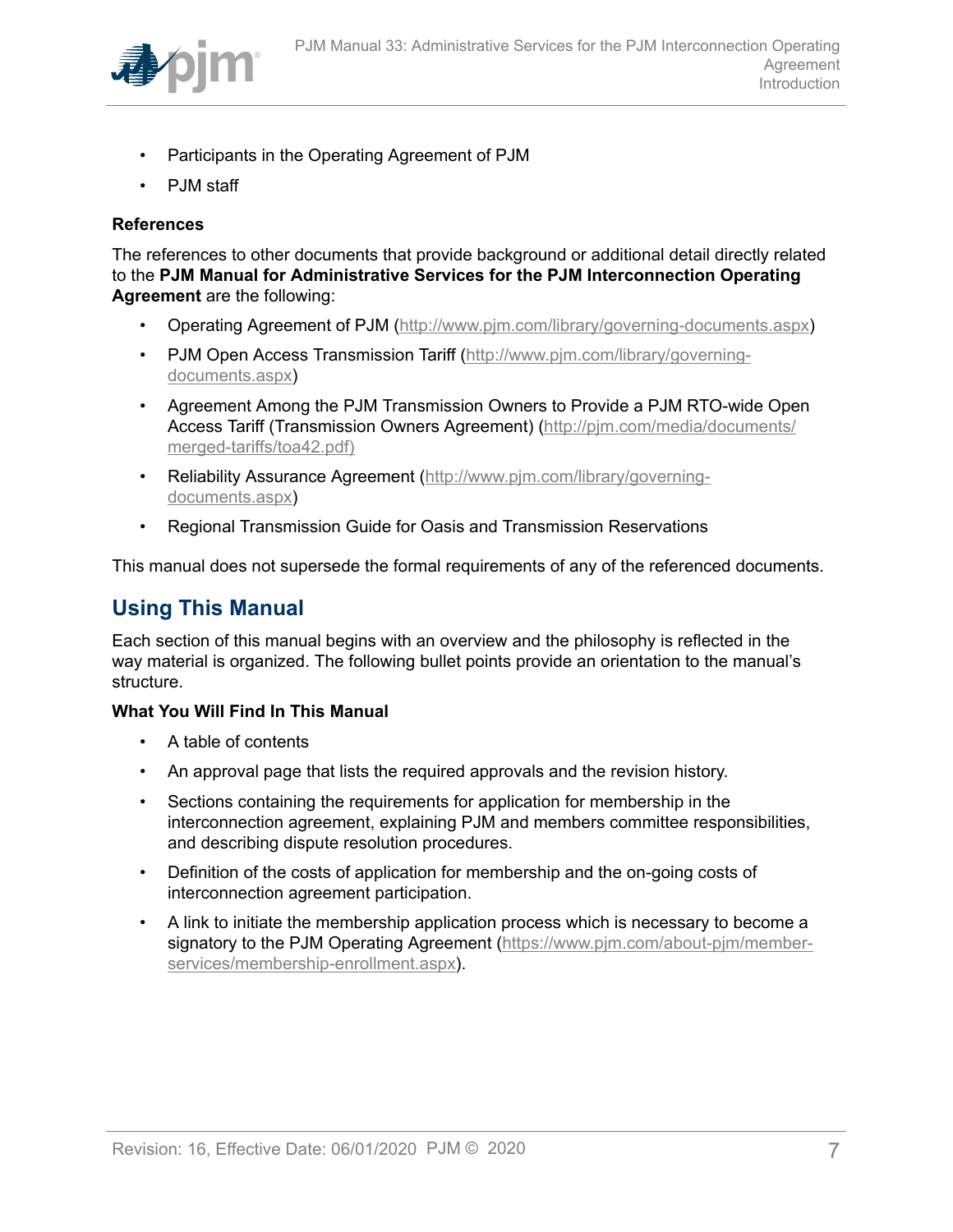

# <span id="page-7-0"></span>**Section 1: Operating Agreement of PJM Overview**

Welcome to the Operating Agreement of PJM Overview section of the **PJM Manual for Administrative Services for the PJM Interconnection Operating Agreement.** In this section, you will find the following information:

- A description of the philosophy of the Operating Agreement of PJM (see "Operating Agreement of PJM Philosophy").
- A description of the role of the PJM with respect to the Operating Agreement of PJM (see "PJM").
- A description of Operating Agreement of PJM Participants (see "PJM Participants").
- A description of the role of the Members Committee (see "Members Committee & PJM Board of Managers").

# <span id="page-7-1"></span>**1.1 Operating Agreement of PJM Philosophy**

Signatories ("PJM Participants") to the Operating Agreement of PJM ("the Agreement"), dated March 31, 1997, enter into this Agreement to facilitate coordinated operation of their electric systems and interchange of electric capacity and energy, to ensure the efficient operation of an energy market based on the PJM Open Access Transmission Tariff ("the Tariff"), and to share Capacity Resources with other PJM Participants to reduce overall reserve requirements, all consistent with the reliable planning, design and operation of PJM Participants' Transmission Facilities. The supply systems of the PJM Participants function as coordinated, electrically interconnected supply systems that operate as a single control area, the PJM RTO.

# <span id="page-7-2"></span>**1.2 PJM**

PJM assists Participants with the management and administration of the Operating Agreement. PJM is responsible for satisfying the following functions:

- Monitoring the operation of PJM
- Coordinating the operation of Transmission Facilities
- Administering the PJM Open Access Transmission Tariff
- Directing the operation of the Bulk Power Supply Facilities
- Coordinating Emergency operations and procedures
- Billing, collecting and dispersing charges associated with the Operating Agreement

The PJM Member Relations department (telephone 610-666-8980) also provides the following services to PJM Participants:

- Assisting new applicants to prepare the information required by the application process;
- Providing training for new signatories to the Operating Agreement;
- Offering on-going member support and training.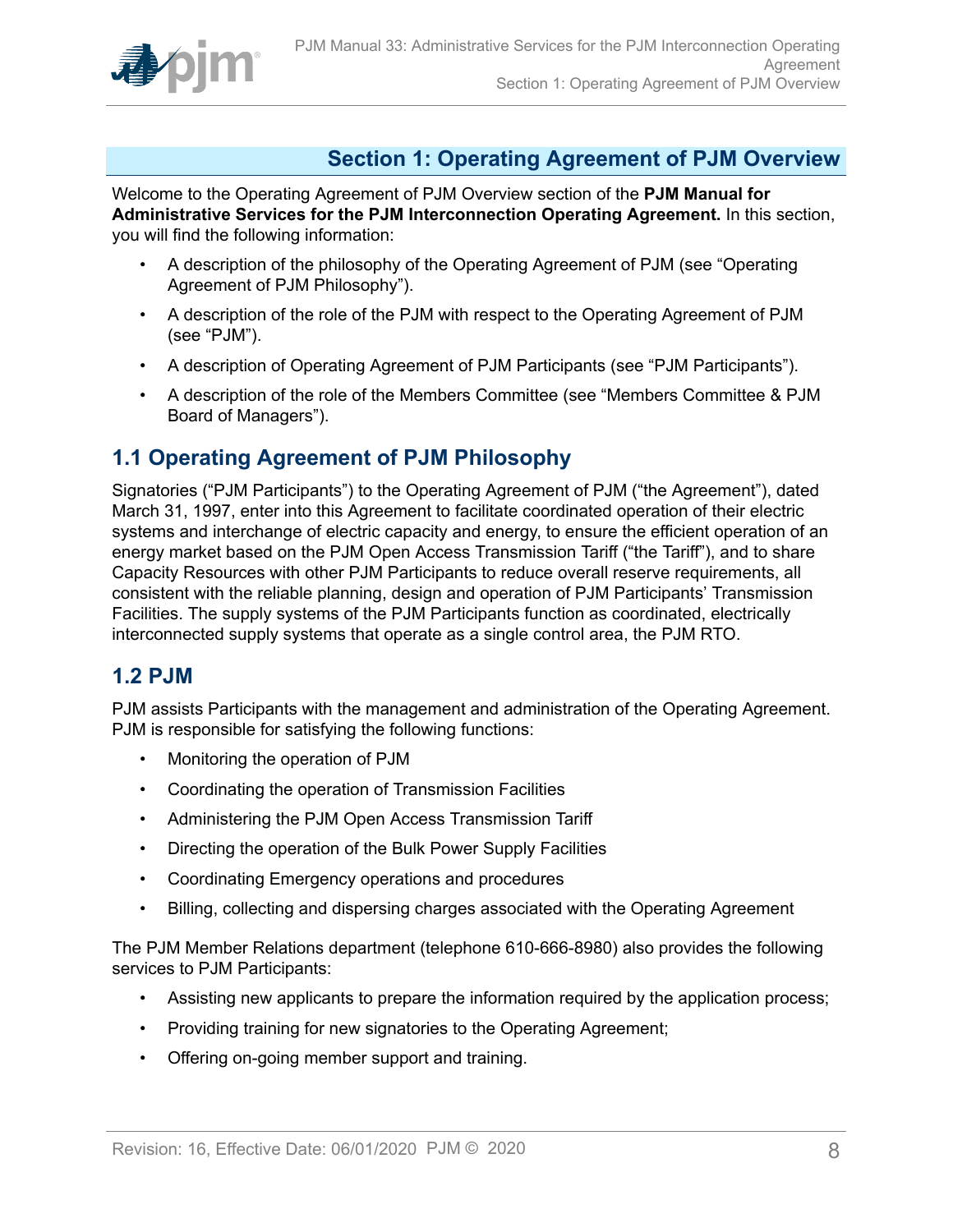

# <span id="page-8-0"></span>**1.3 PJM Participants**

Each signatory to the Operating Agreement of PJM must either be a Transmission Owner within the PJM RTO or an Eligible Customer under the Tariff and must be engaged in buying, selling, or transmitting electric energy in or through the Interconnection (or intend to do so). Eligible Customers include electric utilities, Regional Transmission Owners, power marketers, Federal power marketing agencies, entities generating electric energy for resale and retail customers taking unbundled Transmission Service.

# <span id="page-8-1"></span>**1.4 Members Committee and PJM Board of Managers**

The Members Committee is responsible for the performance of the Operating Agreement of PJM. It is responsible for performing the following functions:

- Monitoring the performance of the Operating Agreement of PJM
- Monitoring PJM's operations
- Establishing fees and costs for application to and operation of the Operating Agreement
- Resolving conflicts related to the Operating Agreement
- Overseeing the activities of subcommittees established under the Operating Agreement

Each PJM Participant has one Primary Representative and up to three Alternate Representatives on the Members Committee with the authority to act for that PJM Participant. The Members Committee has five Sectors, one Sector each for Generation Owners, Other Suppliers, Transmission Owners, Electric Distributors, and End-Use Customers. Each PJM Participant may vote in only one of these sectors for which it qualifies. See section 2.1.2, PJM Full Member/Applicant Requirements for sector definitions.

The PJM Board of Managers is composed of nine voting members elected by the Members Committee. The PJM Board of Managers has the authority to supervise all matters pertaining to the PJM and is responsible for preparing and adopting the operating and capital budgets for PJM. The PJM Board of Managers appoints the President and CEO of PJM who directs and manages all of the staff and operations of PJM and reports to the PJM Board of Managers.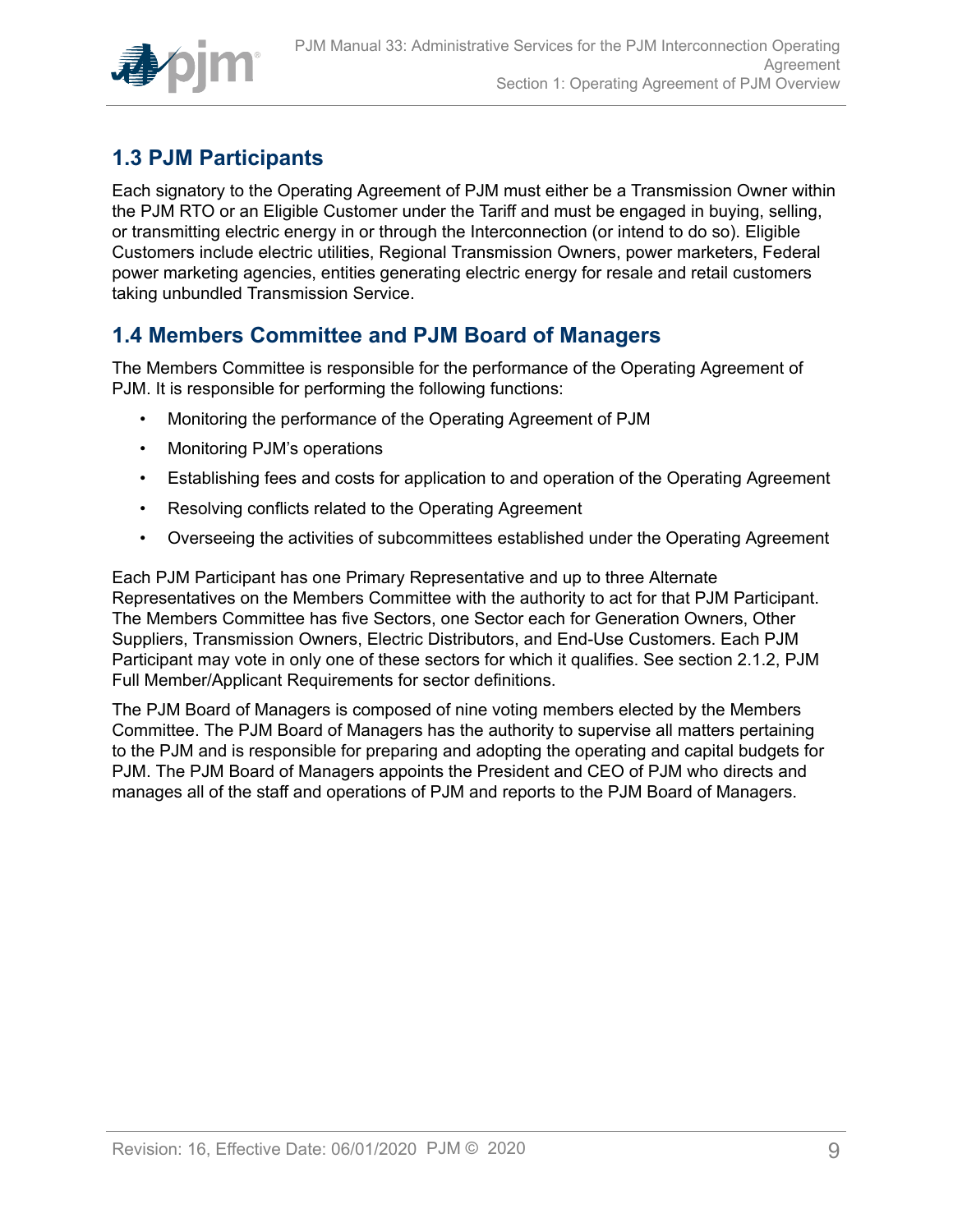

# <span id="page-9-0"></span>**Section 2: Qualifications for PJM Membership**

Welcome to the Qualifications for PJM Membership section of the **PJM Manual for Administrative Services for the PJM Interconnection Operating Agreement,** you will find the following information:

- Descriptions of the different membership types
- A description of the requirements for qualification as a signatory to the Operating Agreement of PJM (see "Requirements for Application").
- A chart describing the Application Cost and Membership Cost based upon the membership type selected by an applicant
- An explanation of the credit risk management policy and credit requirements
- An explanation of the name change process and list of documents that are required to complete the name change
- An explanation of the withdrawal process

# <span id="page-9-1"></span>**2.1 Membership Types and Requirements**

PJM Interconnection has five different types of membership. The requirements of each specific membership type are outlined in our Operating Agreement, which governs the operation of the electric system in the PJM region.

### <span id="page-9-2"></span>**2.1.1 Types of Membership**

- Primary (Voting) Members: are able to participate in the competitive wholesale electricity market and vote at the Markets and Reliability Committee (MRC) and the Members Committee (MC) in one of the five sectors: Transmission Owner, Generation Owner, Other Supplier, End User Customer, or Electric Distributor. Primary/Voting Members are responsible for paying the Annual Membership fee of \$5,000.00
- Affiliate Members: are in the same 'family' of companies as a Primary/Voting Member and have voting rights at the senior task forces and lower level committee meetings. However, Affiliate Members do not have voting rights at the MRC and MC meetings. Affiliate members are able to participate in the competitive wholesale electricity market. Affiliate Members do not pay the Annual Membership fee, as this is covered by the Primary/Voting Member they designate.
- Ex Officio (State Office of Consumer Advocates): have voting rights at the Members Committee as part of the End User Customer sector. Ex Officio members are responsible for paying their annual fees in the amount of \$500.00.
- Associate Members: do not have voting rights in any stakeholder activities, committees, or task forces. Associate Members do not participate in PJM Markets. Associate Members are responsible for paying their annual due amount of \$2,500.00
- Special Members (Emergency Customer Load Reduction Program): are granted 'special membership' for purposes of participating in PJM's Emergency Load Reduction Program. Special Members do not have voting rights and are responsible for paying their annual fees in the amount of \$500.00.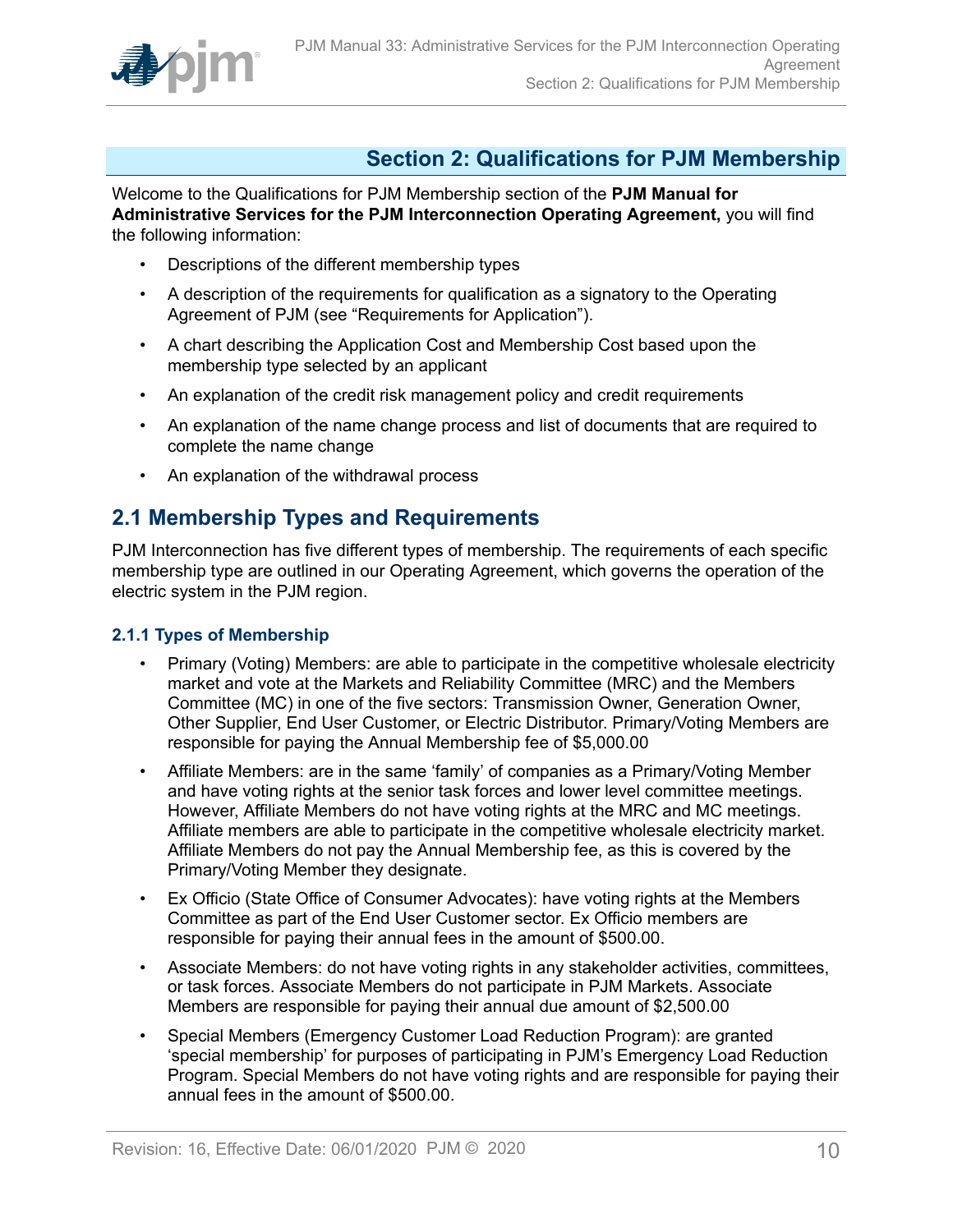

### <span id="page-10-0"></span>**2.1.2 PJM Full Member/Applicant Requirements**

Full PJM Members must meet the definition and qualify for one of the five sectors as described in PJM's Operating Agreement (Transmission Owner, Generation Owner, Other Supplier, End User Customer, or Electric Distributor):

- 1. Transmission Owner (TO): shall mean a Member that owns or leases with rights equivalent to ownership Transmission Facilities and is a signatory to the PJM Transmission Owners Agreement. Taking transmission service shall not be sufficient to qualify a Member as a Transmission Owner
- 2. Generation Owner (GO): shall mean a Member that is primarily a retail end-user of electricity that owns generation may qualify as a Generation Owner if: (1) the generation resource is the subject of a FERC-jurisdictional interconnection agreement or wholesale market participation agreement within PJM; (2) the average physical unforced capacity owned by the Member and its affiliates over the five Planning Periods immediately preceding the relevant Planning Period exceeds the average PJM capacity obligation of the Member and its affiliated over the same time period; and (3) the average energy produced by the Member and its affiliates within PJM over the five Planning Periods immediately preceding the relevant Planning Period exceed the average energy consumed by the Member and its affiliates within PJM over the same time period.
- 3. Other Supplier (OS): shall mean a Member that is (i) engaged in buying, selling or transmitting electric energy, capacity, ancillary services, financial transmission rights or other services available under PJM's governing documents in or through the Interconnection or has a good faith intent to do so, and (ii) does not qualify for the Generation Owner, Electric Distributor, Transmission Owner or End-Use Customer sectors.
- 4. End-Use Customer (EUC): shall mean a Member that is a retail end-user of electricity within the PJM Region. A Member that is a retail end-user that owns generation may qualify as an End-Use customer if: (1) the average physical unforced capacity owned by the Member and its affiliates in the PJM Region over the five Planning Periods immediately preceding the relevant Planning Period does not exceed the average PJM capacity obligation for the Member and its affiliates over the same time period; or (2) the average energy produced by the Member and its affiliates within the PJM Region over the five Planning Periods immediately preceding the relevant Planning Period does not exceed the average energy consumer by that Member and its affiliates within the PJM Region over the same time period. The foregoing notwithstanding, taking retail service may not be sufficient to qualify a member as an End-Use Customer.
- 5. Electric Distributor (ED): shall mean a Member that (1) owns or leases with rights equivalent to ownership electric distribution facilities that are used to provide electric distribution service to electric load within the PJM Region; or (2) is a generation and transmission cooperative or a joint municipal agency that has a member that owns electric distribution facilities used to provide electric distribution service to electric load within the PJM Region

### **All PJM members are required to meet the following requirements:**

- Submit the required membership application, supporting documentation and membership fees (if applicable)
- Share in costs of PJM operations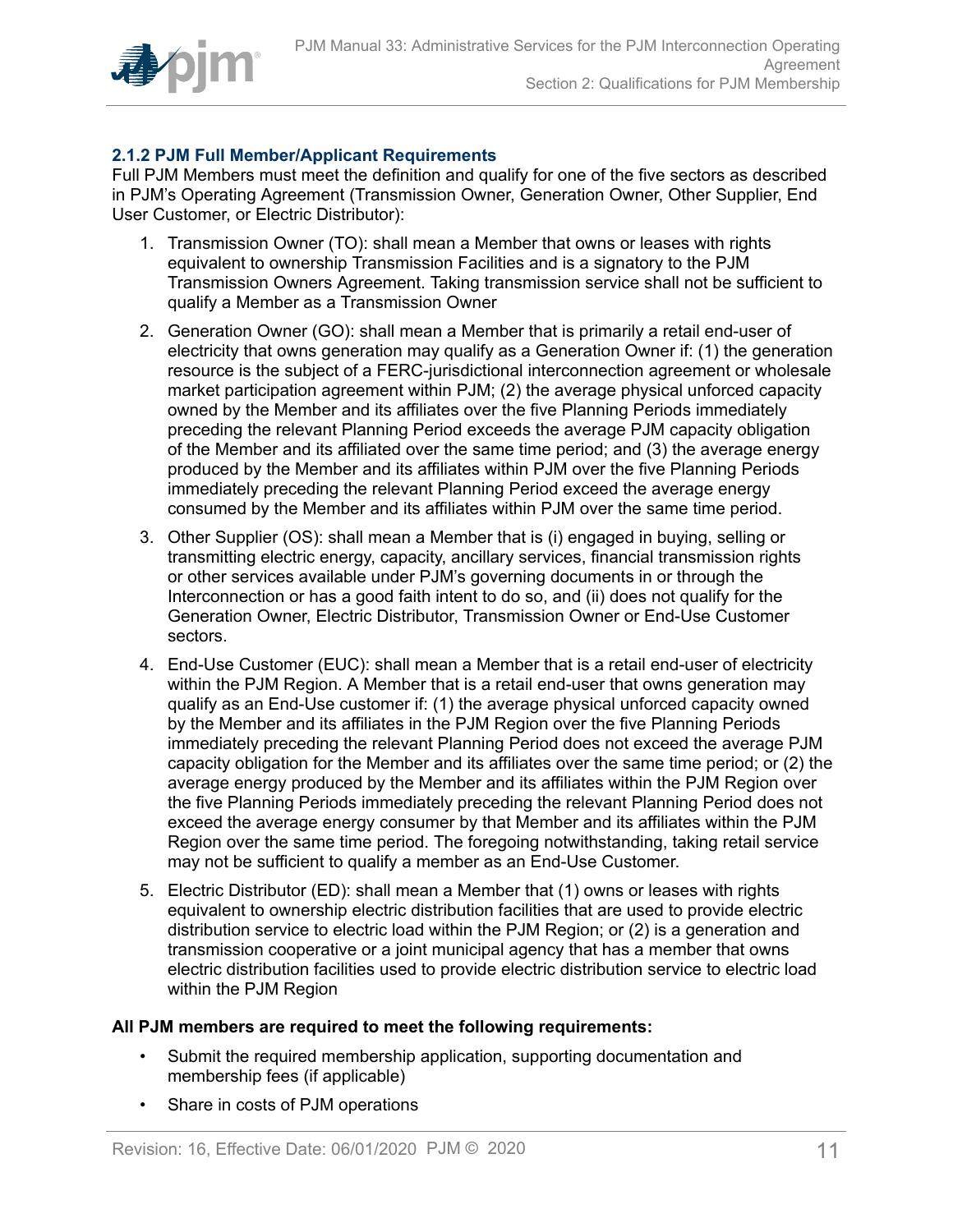

- Comply with any orders needed to deal with emergency conditions on the grid
- Plan and operate their facilities in cooperation with other PJM members to assure reliability
- Execute additional agreements based on specific lines of business that are required (e.g. Load Serving Entity – Signatory of the RAA, Executed F1)

A full list of PJM Member Responsibilities can be found in section 11.3 of PJM's Operating Agreement.

# <span id="page-11-0"></span>**2.2 Application Cost and Membership Cost**

Applicants accepted for membership in PJM must pay all costs and expenses associated with the additions and modifications to their own metering, communication, computer, and other appropriate facilities and procedures necessary to operate in PJM.

|                                                                                                                                                                                        | <b>Credit Application Fee</b> | <b>Risk Policy</b><br><b>Review Fee</b> | <b>Annual</b><br><b>Membership Fee</b>                                                                                                                      |
|----------------------------------------------------------------------------------------------------------------------------------------------------------------------------------------|-------------------------------|-----------------------------------------|-------------------------------------------------------------------------------------------------------------------------------------------------------------|
| Affiliate of Current<br><b>Market Participant</b>                                                                                                                                      | \$2,000                       | \$1500 (Market<br>Participants)         | Not Required                                                                                                                                                |
| Associate Members                                                                                                                                                                      | Not Required                  | Not Required                            | \$2,500.00                                                                                                                                                  |
| Full Members, Market<br>Participants, including<br>but not limited to<br>Load Serving Entities,<br><b>Curtailment Service</b><br>Providers, Power<br>Marketers, or Generator<br>Owners | \$2,000                       | \$1500 (Market<br>Participants)         | \$5,000.00 (prorated<br>based on month<br>of the year in<br>which membership<br>commences)                                                                  |
| <b>Special Members</b>                                                                                                                                                                 | <b>Not Required</b>           | <b>Not Required</b>                     | \$500.00 plus<br>10% of each payment<br>owed by PJM for a<br><b>Load Reduction Event</b><br>is withheld - not to<br>exceed \$5,000.00 in a<br>calendar year |
| Transmission<br>Customers Only (not a<br>member)                                                                                                                                       | Not Required                  | Not Required                            | Not Required                                                                                                                                                |

### Membership Fee (Primary/Voting Members Only)

| 12 months | \$5,000.00 | Start date in January |
|-----------|------------|-----------------------|
|           |            |                       |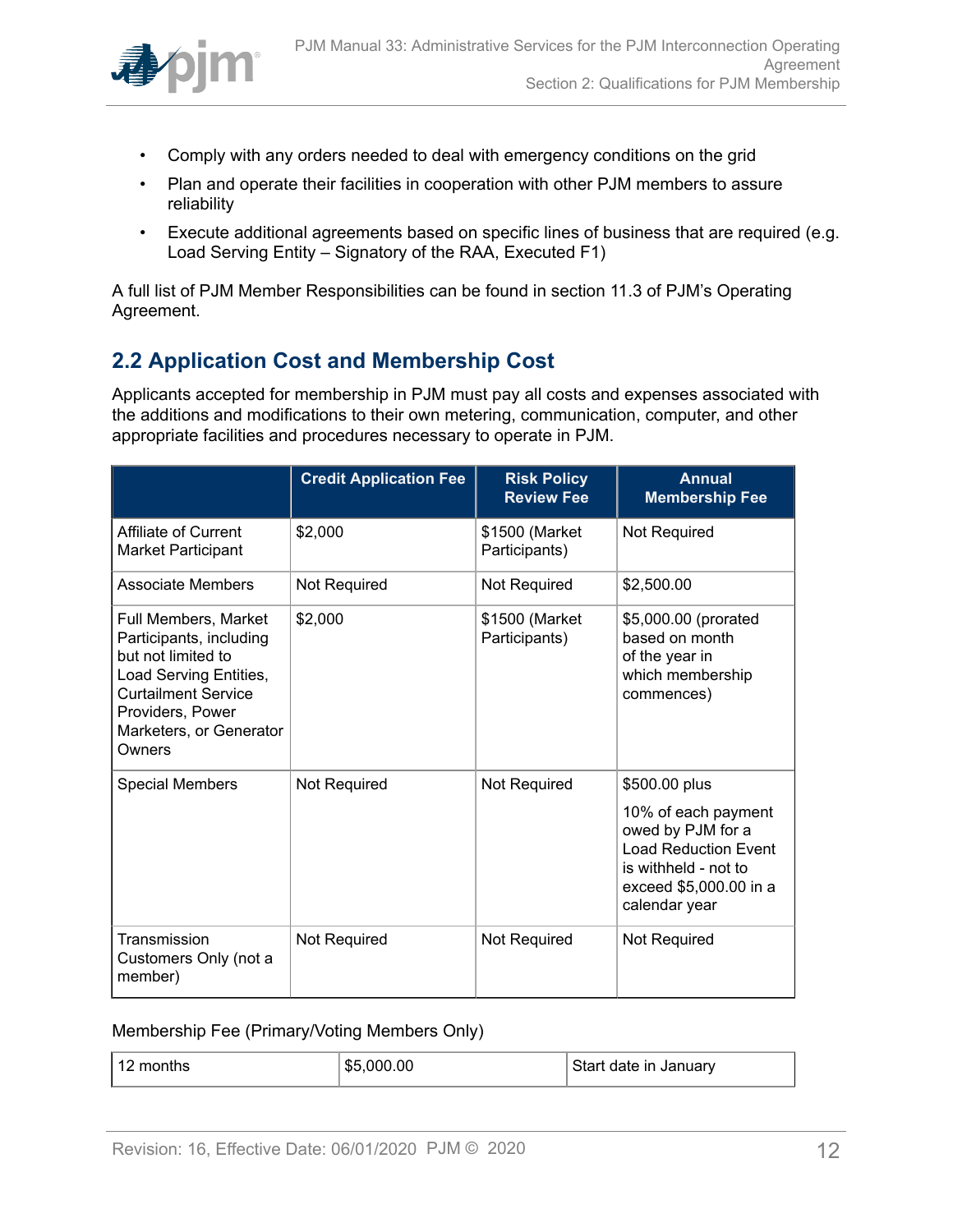

| 11 months | \$4,583.00 |                         |
|-----------|------------|-------------------------|
|           |            | Start date in February  |
| 10 months | \$4,166.67 | Start date in March     |
|           |            |                         |
| 9 months  | \$3,750.00 | Start date in April     |
| 8 months  | \$3,333.33 | Start date in May       |
|           |            |                         |
| 7 months  | \$2,916.67 | Start date in June      |
| 6 months  | \$2,500.00 | Start date in July      |
|           |            |                         |
| 5 months  | \$2,083.33 | Start date in August    |
| 4 months  | \$1,666.67 | Start date in September |
|           |            |                         |
| 3 months  | \$1,250.00 | Start date in October   |
|           |            |                         |
| 2 months  | \$833.33   | Start date in November  |
| 1 month   |            |                         |
|           | \$416.67   | Start date in December  |

\*Only membership fees for Primary/Voting members are eligible to be prorated

# <span id="page-12-0"></span>**2.3 Credit Risk Management Policy and Requirements**

The Credit Overview explains the majority of credit issues and requirements that affect PJM and its Participants. The Credit Overview and Supplement to the PJM Credit Policy can be found on PJM's website at [http://www.pjm.com/about-pjm/member-services/~/media/documents/](http://www.pjm.com/about-pjm/member-services/~/media/documents/agreements/pjm-credit-overview.ashx) [agreements/pjm-credit-overview.ashx](http://www.pjm.com/about-pjm/member-services/~/media/documents/agreements/pjm-credit-overview.ashx)

As provided for in FERC Order 890, the Credit Overview also serves as a supplement to Attachment Q (credit risk management policy) of the PJM Tariff. As a supplement, it describes certain practices and procedures which are not part of the filed Tariff. Such descriptions are intended to document PJM's implementation of the PJM agreements, but in case of conflict between this document and any of the PJM agreements, the PJM agreements shall govern.

The Credit Overview is a summary only and does not necessarily include all credit-related provisions of the PJM Tariff or the Operating Agreement of PJM Interconnection, L.L.C. or other agreements between PJM and its Participants (the "PJM Agreements"). All applicants, participants and members are responsible to review and understand the PJM agreements themselves. If conflicts exist between explanations in the Credit Overview and any of the PJM agreements, the PJM agreements will govern. In addition, except as otherwise provided in the PJM agreements, PJM reserves the right to modify or supplement the requirements stated in the Credit Overview.

PJM's credit provisions are administered by PJM's Credit Department.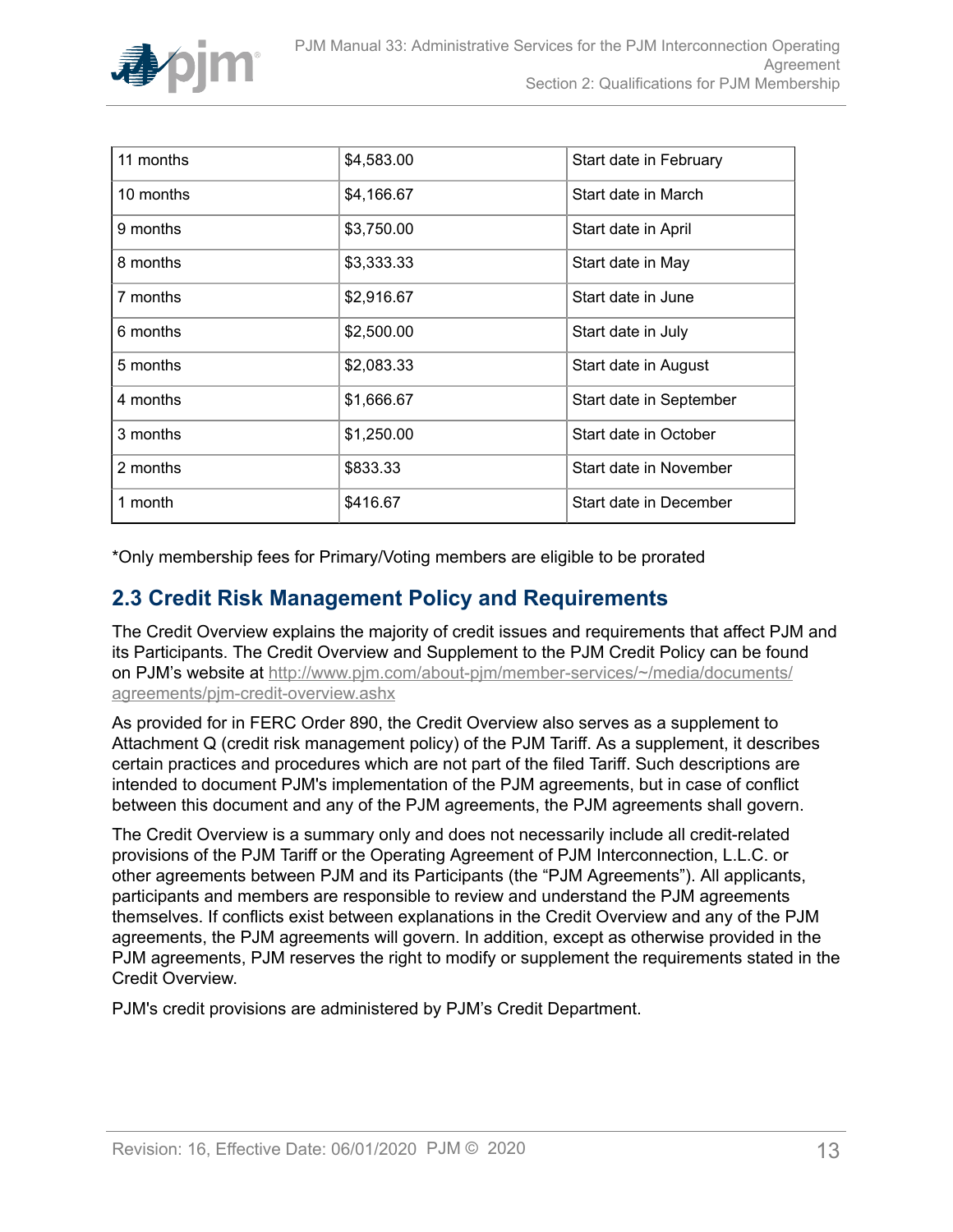

# <span id="page-13-0"></span>**Section 3: Member roles and responsibilities**

Welcome to the Member Roles and Responsibilities section of the PJM Manual for Administrative Services for the PJM Interconnection Operating Agreement. In this section, you will find the following information:

- A description of the roles and responsibilities of the Officer of the Member, Authorized Representative and Maintenance Manager (see "Roles and responsibilities of Officer, Authorized Representative, and Maintenance Manager").
- An explanation of the requirements for the submission of membership application information.
- An explanation of the requirements for the submission of a Member corporate name change.
- An explanation of the requirements for the submission of a voting status change.
- An explanation of the requirements for the submission of Affiliate disclosure information.
- An explanation of the requirements for the submission of Related Party information.
- An explanation of the requirements for the submission of Sector selection information.
- An explanation of the requirements for the submission of Contact Manager information.
- An explanation of the requirements for the submission of Company Account Manager (CAM) information.
- An explanation of the requirements for requests for additional accounts.
- An explanation of the requirements for the Member withdrawal process.
- An explanation of the requirements for the annual recertification process.

# <span id="page-13-1"></span>**3.1 Roles and responsibilities of Officer. Authorized Representative and Maintenance Manager**

Per Operating Agreement, section 11.3.1 (a) Applicants pursuing membership and Members are required to provide and maintain complete and accurate records including correct and updated Member and Affiliate information, appropriate personnel contacts, organizational structure and other information as requested to ensure the accuracy and completeness of Member records. This information may include submissions of, or updates to, but is not limited to the following:

- PJM Membership application information
- Voting status change<sup>1</sup>
- Member corporate name change
- Affiliate Disclosure information (Member and non-member Affiliates, and corporate parents)<sup>1</sup>
- Related Party disclosure<sup>1</sup>
- Contact Manager designations<sup>1</sup>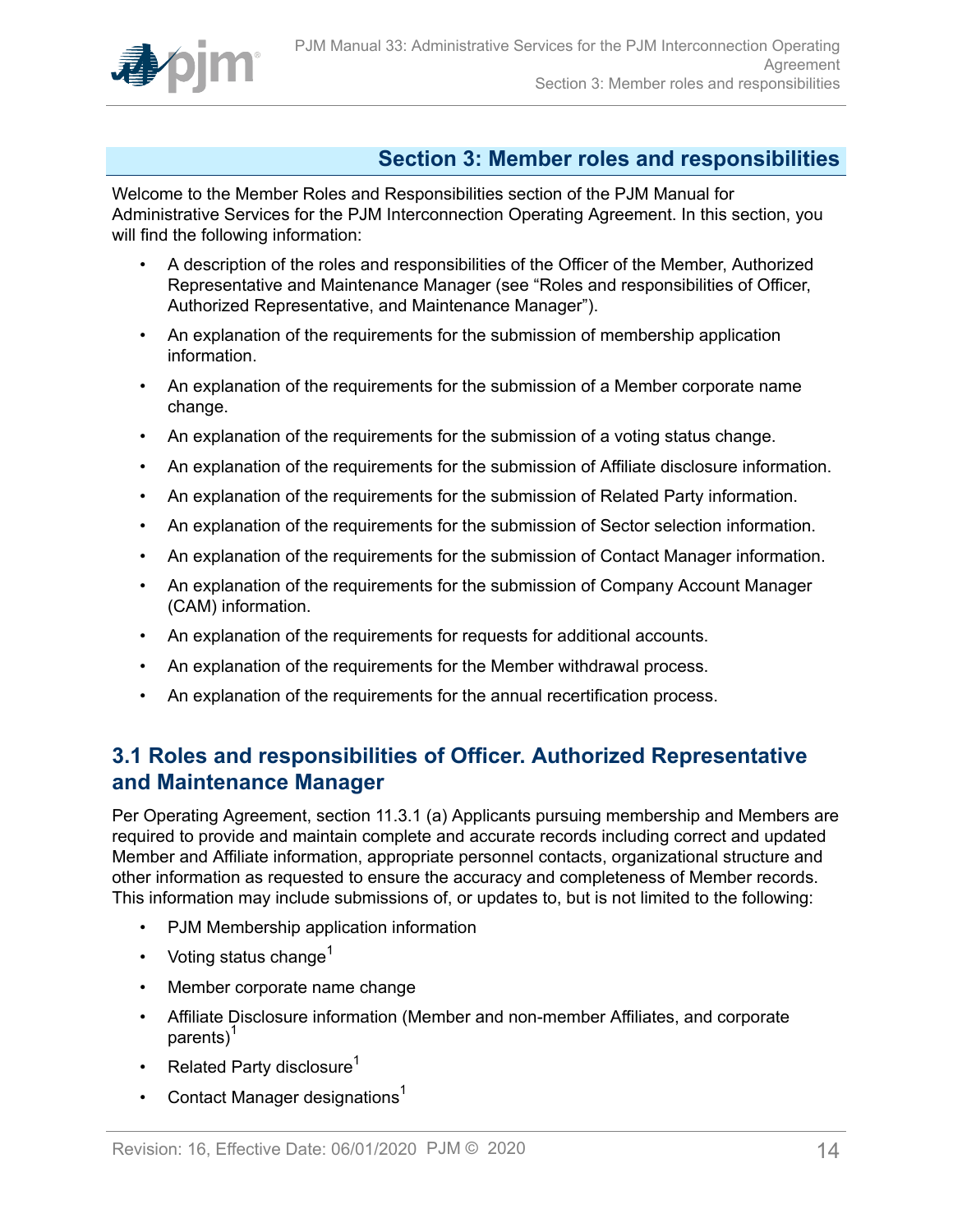

- Company Account Manager (CAM) designations<sup>1</sup>
- Account requests
- Sector Selection<sup>1</sup>
- Withdrawal requests

 $1.$  This information is required to be recertified annually per section 3.1.11 below. Failure to complete the annual recertification will result in the actions specified in Section 3.1.11.1 below.

To submit, update, or correct the information, PJM requires a Form of Secretary's Certificate designating both Officer(s) of the Member, as well as Authorized Representatives of the Member, who can provide or update this information as necessary or as requested by PJM. The Form of Secretary Certificate also allows for the designation of a Maintenance Manager.

An Officer of the Member is a duly elected or appointed Officer of Member holding the office or offices set forth on the Form of Secretary's Certificate, and is authorized, in the name and on behalf of Member, to bind the Member, pursuant to the Amended and Restated Operating Agreement of PJM Interconnection, L.L.C., PJM Open Access Transmission Tariff, and as applicable the Reliability Assurance Agreement Among Load Serving Entities in the PJM Region. The Officer(s) are required to provide information to PJM Interconnection, L.L.C. as necessary, or as requested, including providing, executing and delivering instruments, agreements and documents to PJM.

"Officer" means, with respect to the Member, the following positions with respect to any person that has the power to influence an organization's business decisions and activities including but not limited to the chairman of the Board of Directors, a chief executive officer, a president, a chief financial officer, a chief operating officer, an executive vice president, or the secretary (or equivalent positions in another form of organization or business such as a sole proprietorship, partnership, government entity, agency or authority).

Authorized Representatives are individuals that have been designated on the Form of Secretary Certificate, who are authorized, in the name and on behalf of Member, to bind the Member, pursuant to the Amended and Restated Operating Agreement of PJM Interconnection, L.L.C., PJM Open Access Transmission Tariff, and as applicable the Reliability Assurance Agreement Among Load Serving Entities in the PJM Region. The Authorized Representative may provide information to PJM Interconnection, L.L.C. as necessary, or as requested, including providing, executing and delivering instruments, agreements and documents to PJM.

Maintenance Managers are individuals that have been designated on the Form of Secretary Certificate that have been authorized to provide the following information to PJM on behalf of the Member: corporate name change requests, withdrawal of membership requests, Contact Manager updates, Company Account Manager (CAM) updates, subaccount requests, Voting Member change requests, Affiliate Member change requests, Related Party change requests (only available to Voting Members in the Electric Distributor sector), Annual Recertification requests and validations.

### <span id="page-14-0"></span>**3.1.1 PJM Membership Application Information**

An Officer of the applicant or Authorized Representative of the applicant is required to submit all required information necessary for PJM to approve the membership request. This information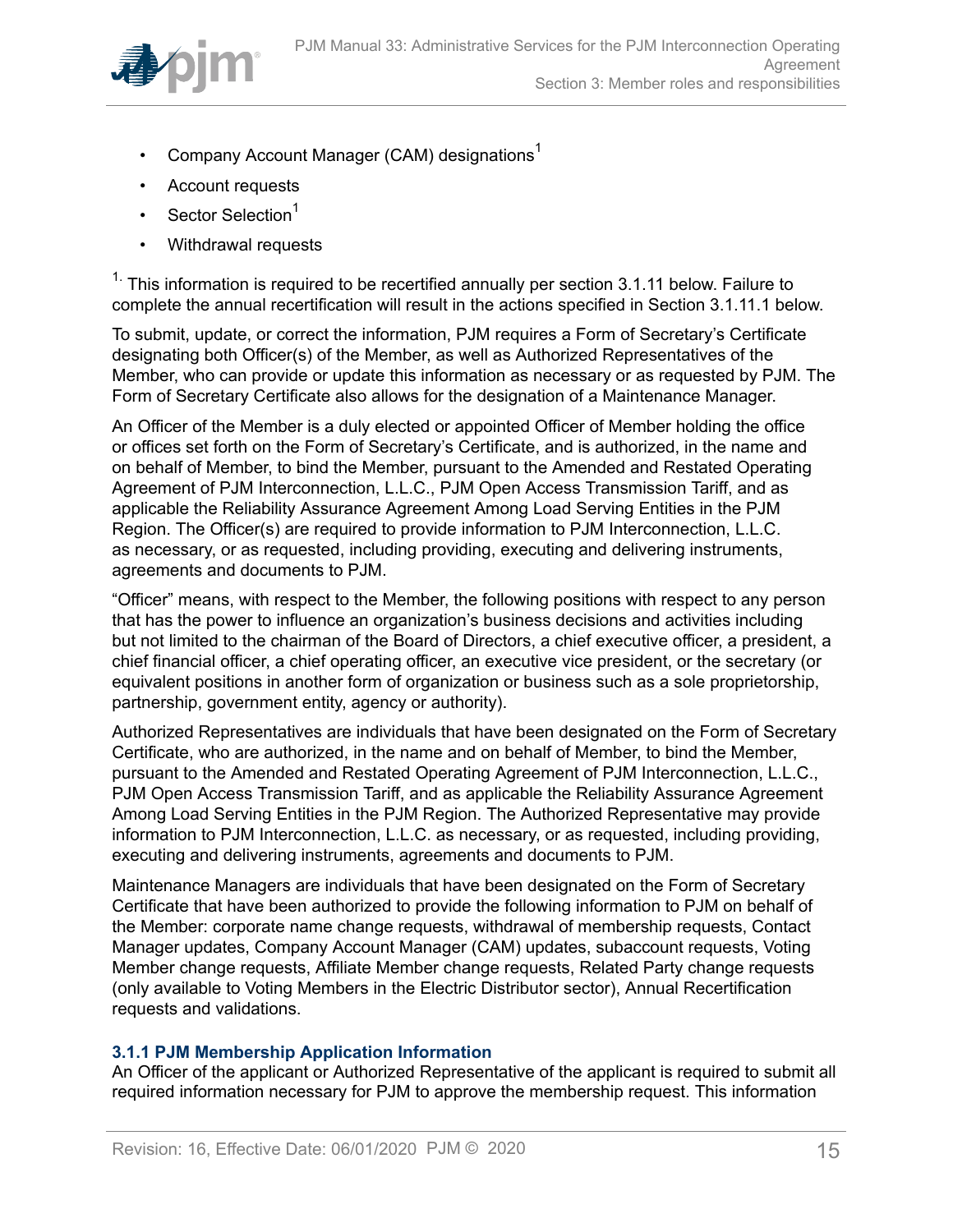

includes, but is not limited to, company information, Affiliate information, credit and financial information and credit contacts, sector selection information, and any other information required by PJM necessary for the approval of the applicant.

### <span id="page-15-0"></span>**3.1.2 Member Corporate Name Change**

In order to change a Member name on PJM Interconnection agreements, an Officer, Authorized Representative, or Maintenance Manager shall provide the following information:

- A copy of the name change filing certified by the applicable Secretary of State (state documentation).
- An updated W-9 reflecting the new company name.

### <span id="page-15-1"></span>**3.1.3 Voting Status Change**

Every group or family of affiliated Members, is represented by one Voting Member at the Members Committee and Markets and Reliability Committee. The Voting Member is responsible for paying the annual membership fee on behalf of their affiliated Members. Should a family of affiliated Members wish to change their Voting Member, an Officer, an Authorized Representative, or Maintenance Manager for each Member in the affiliated family must request these changes. Additionally, an Officer, Authorized Representative, or Maintenance Manager is required to recertify Voting Member status annually.

### <span id="page-15-2"></span>**3.1.4 Affiliate Disclosure Information**

The Affiliate Disclosure information is required by PJM Interconnection L.L.C. (PJM) to properly administer the PJM Operating Agreement, including, but not limited to, the proper listing of Member status in the PJM Members Committee and the facilitation of PJM employee compliance with the securities divestiture requirements of the PJM Code of Conduct. The Member's responsibility to provide this information is outlined in Section 11.3 of the PJM Operating Agreement. Disclosure of changes in Affiliate status is a continuing obligation of Members, requiring disclosure by a Member if there is any change in status. Additionally, Members are required to recertify this information annually. Status changes and the annual recertification will be submitted by an Officer, Authorized Representative, or Maintenance Manager.

Members are required to validate or update the following information:

- Affiliate Member(s)
- Non-member, publicly traded affiliates of the Member
- Non-member, non-publicly traded affiliates
- Corporate Parent(s)

Any updates to either Member Affiliates or non-member affiliates, including corporate parents, must be disclosed to PJM for the facilitation of PJM employee compliance with the securities divestiture requirements of the PJM Code of Conduct.

### <span id="page-15-3"></span>**3.1.5 Related Party Information**

As defined in the PJM Operating Agreement, "Related Parties" shall mean, solely for purposes of the governance provisions of the Operating Agreement: (i) any generation and transmission cooperative and one of its distribution cooperative members; and (ii) any joint municipal agency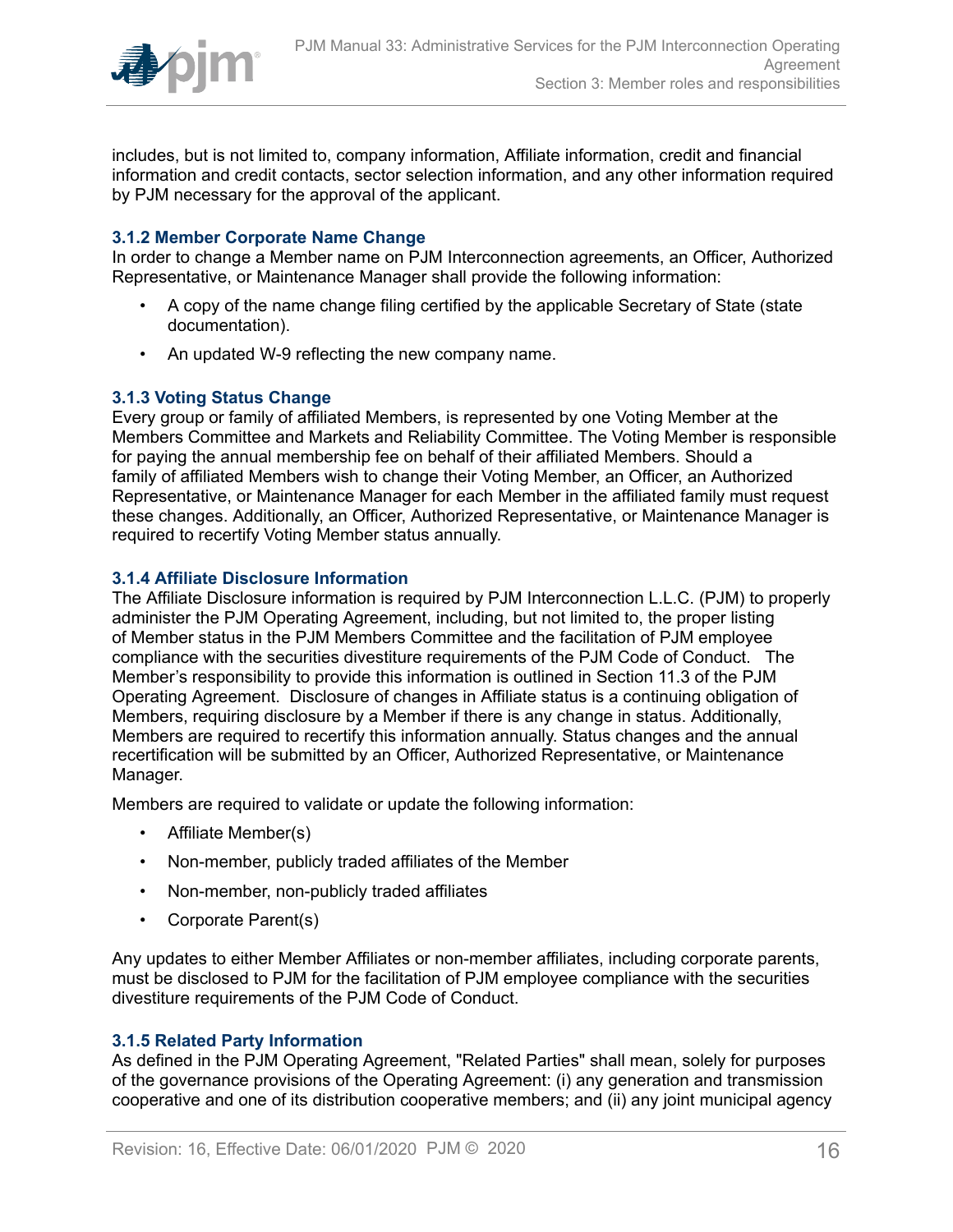

and one of its members. The Members in a group of Related Parties shall each be entitled to a vote, provided that all the Members in a group of Related Parties that chooses to exercise such rights shall be assigned to the Electric Distributor sector. Disclosure of changes in related party status is a continuing obligation of Members, requiring disclosure by a Member if there is any change in status. Additionally, Members are required to recertify this information annually. Status changes and the annual recertification will be submitted by an Officer, Authorized Representative, or Maintenance Manager.

### <span id="page-16-0"></span>**3.1.6 Sector Selection**

As a requirement of section 8.1.1 of the Operating Agreement (OA), all Members are required to re-certify the sector for which they qualify. Definitions and the requirements for each sector are available in section 1 of the PJM OA. In the case that a Member may qualify for more than one sector, the Member shall choose the sector which most closely aligns with their Active and Significant Business Interest as defined by the OA. Members may only change their sector selection during the annual recertification window. Sector request changes during the annual recertification will be submitted by an Officer, Authorized Representative, or Maintenance Manager.

Any sector changes will become effective on, and will be announced at the Members Committee meeting to be held at the Annual Meeting in May**.**

### <span id="page-16-1"></span>**3.1.7 Contact Managers designations**

Members are required to designate a Contact Manager. The Contact Manager is an individual who is authorized to provide PJM with the appropriate contact information for the roles PJM has identified as critical for the duration of Member's PJM membership. Requests to add or revoke a Contact Manager must be submitted by an Officer, Authorized Representative, or Maintenance Manager. Contact Manager designations must be confirmed annually. See Section 4 for additional information on Contact Management.

### <span id="page-16-2"></span>**3.1.8 Company Account Managers (CAM) designations**

In order to ensure security of Member confidential data accessed through PJM electronic tools, and the security of business transactions and operational actions conducted through PJM electronic tools, Members are required to designate Company Account Managers (CAM). A CAM is a user who has been designated by an Officer, Authorized Representative, or Maintenance Manager to manage the user accounts for the Member, including but not limited to validating users, provisioning or revoking tool access to/from users as necessary, resetting user passwords, locking or unlocking user accounts, and terminating users. Additionally, the CAM is responsible for maintaining whitelists on accounts, and requesting additional tool access on the account as necessary. Disclosure of changes to CAM information is a continuing obligation of Members, and requires disclosure by the Member if there is any change in status. Requests to add or revoke a CAM must be submitted by an Officer, Authorized Representative or Maintenance Manager. Additionally, CAM designations must be confirmed annually. See Section 5 for information on CAM roles and responsibilities.

### <span id="page-16-3"></span>**3.1.9 Account Requests**

Members have the ability to establish more than one account, often referred to as subaccounts, as needed, for their business purposes. Requests to create or terminate an account must be submitted by an Officer, an Authorized Representative, or Maintenance Manager.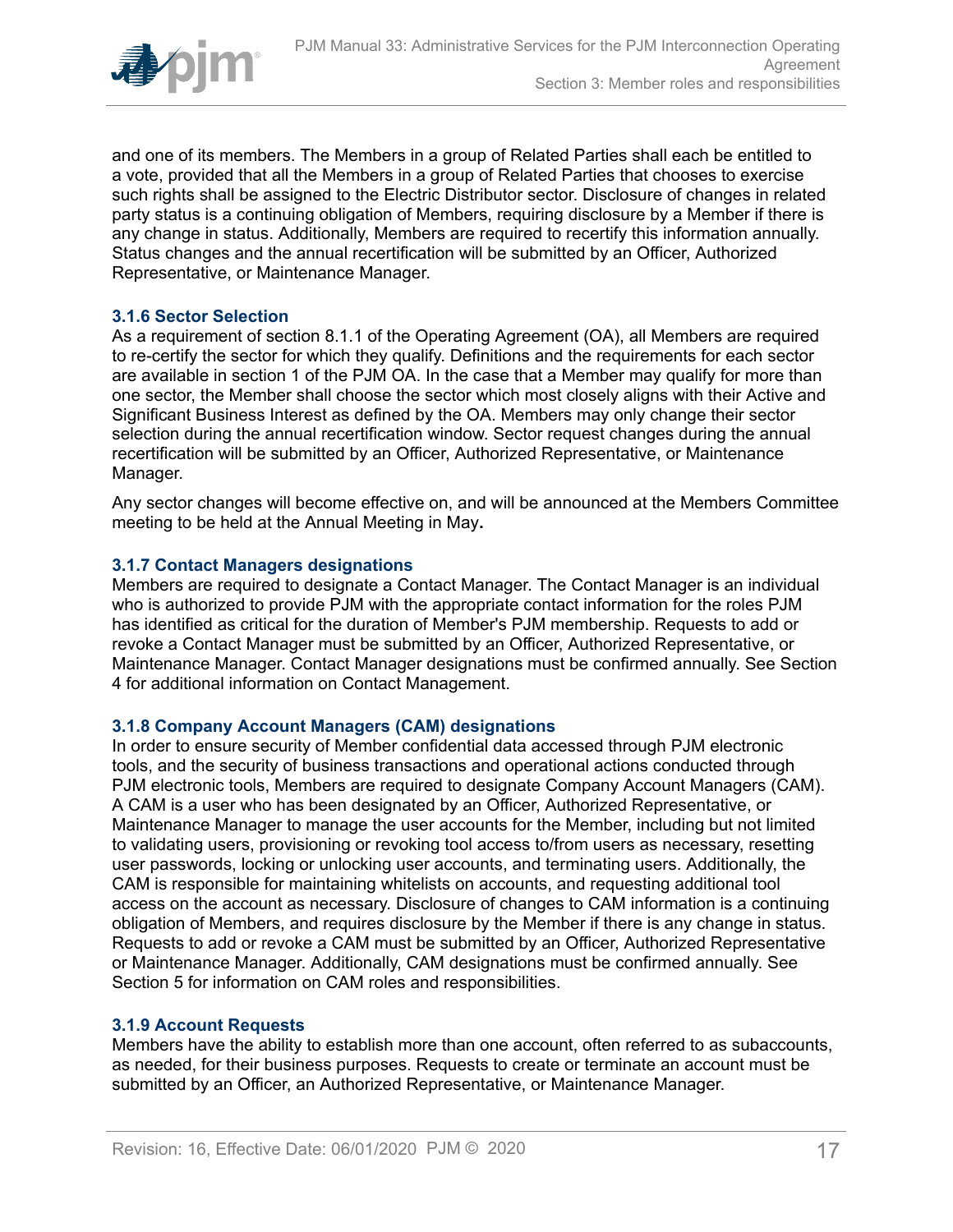

### <span id="page-17-0"></span>**3.1.10 Withdrawal Requests**

A Member wishing to withdraw from PJM membership shall submit a withdrawal request, acknowledging the following if applicable:

- If a Member is a transmission service customer, as well as a Member, the notification must indicate if transmission services will be continued once the Member has withdrawn.
- If a Member is terminating their membership as well as their transmission service, the notification shall also indicate that their credit should be terminated. Credit will continue to be needed if transmission service alone is requested.
- Upon the receipt and processing of a Members request to withdraw, all company PJM tool access will be switched to 'Read Only.' Members must indicate the understanding of this procedure in their withdrawal request.
- There is a 90-day waiting period for membership termination to be effective per the Operating Agreement of PJM.

An Officer, Authorized Representative, or Maintenance Manager must request to withdraw from PJM membership

### <span id="page-17-1"></span>**3.1.11 Annual Member Recertification Requirements**

As a requirement of Operating Agreement, section 11.3.1 (a), Members are required to maintain complete and accurate records including maintenance of correct and updated Member and Affiliate information, appropriate personnel contacts, organizational structure and other information as reasonably requested by the Office of the Interconnection to ensure the accuracy and completeness of Member records. To ensure that PJM has the most accurate and upto-date membership information on file, PJM requires that Members annually recertify the following: Sector Selection, Affiliate Disclosure information, Related Party information, Contact Manager designations, and CAM designations. The recertification of this information must be completed by an Officer, Authorized Representative, or Maintenance Manager.

### <span id="page-17-2"></span>**3.1.11.1 Compliance with Recertification Request**

Members that fail to complete the annual Member recertification requirements listed in section 3.1.11 of this manual may be considered in non-monetary breach of The PJM Operating Agreement for failure to comply with Operating Agreement, section 11.3.1. Only after unsuccessful consultation between the Member and PJM in order to cure, will PJM take the following actions as a result such alleged breach.

Pursuant to Operating Agreement, section 15.1.4, PJM shall notify the Member in breach. The notified Member may remedy such asserted breach by demonstration to the satisfaction of PJM that the Member has taken appropriate measures to meet the obligation of which it was deemed to be in breach provided that such demonstration may be subject to a reservation of rights, if any, to subject such matter to the PJM Dispute Resolution Procedures; and provided, further, that any such determination by PJM may be subject to review by the PJM Board upon request of the Member involved PJM.

If a Member has not remedied a breach within the time periods specified in Operating Agreement, section 15.1.5, then the Member shall be in default and, in addition to such other remedies as may be available to PJM: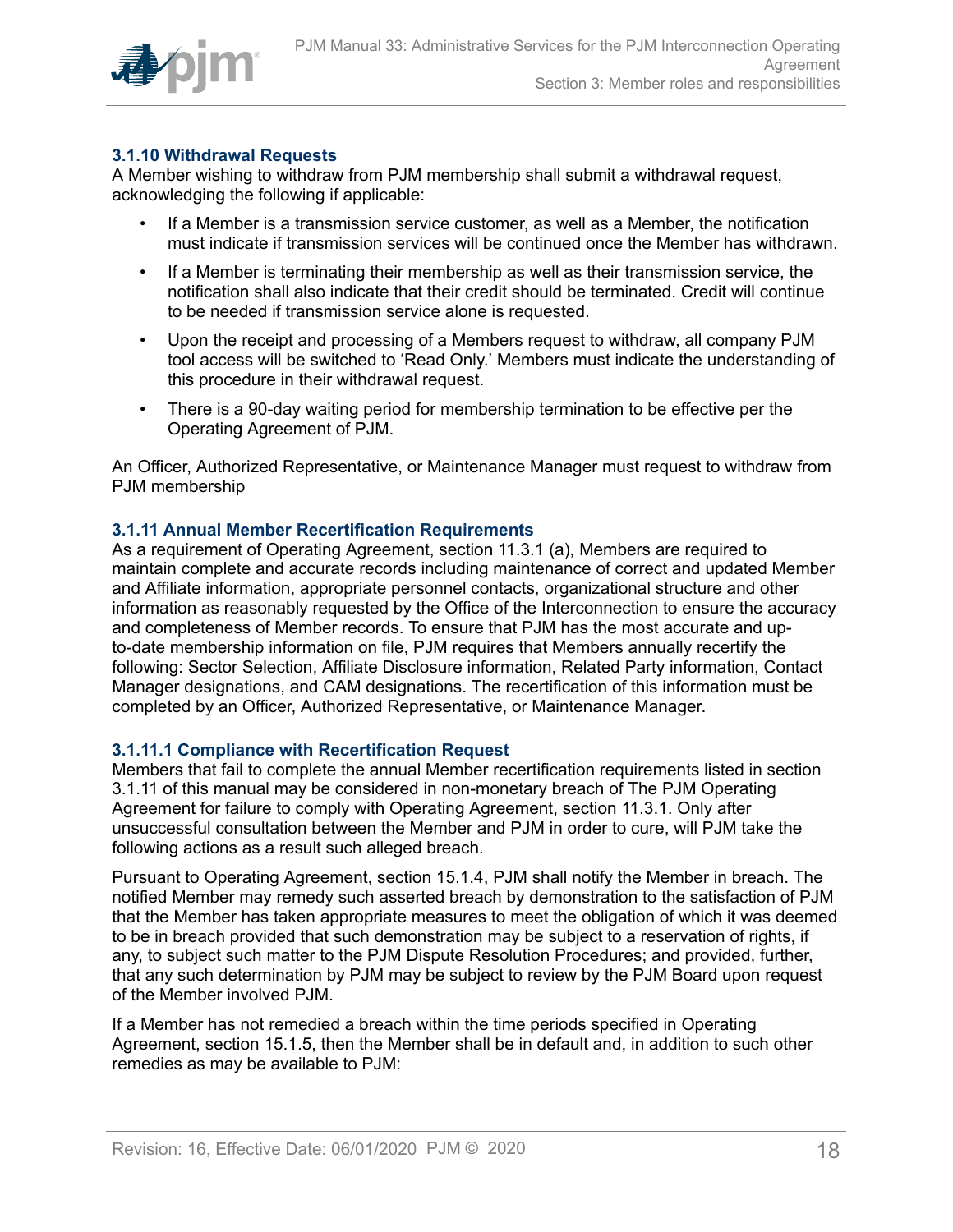

i) A defaulting Market Participant shall be precluded from buying or selling in the PJM Markets, FTR markets, or any other market operated by PJM until the default is remedied as set forth above;

ii) A defaulting Member shall not be entitled to participate in the activities of any committee or other body established by the Members Committee PJM; and

iii) A defaulting Member shall not be entitled to vote on the Members Committee or any other committee or other body established pursuant to this Agreement.

iv) PJM shall notify all other Members of the default.

The termination and reinstatement rules and procedures set forth in Operating Agreement, section 15.1.6 shall apply to any Member declared in default of the PJM creditworthiness standards and credit policies.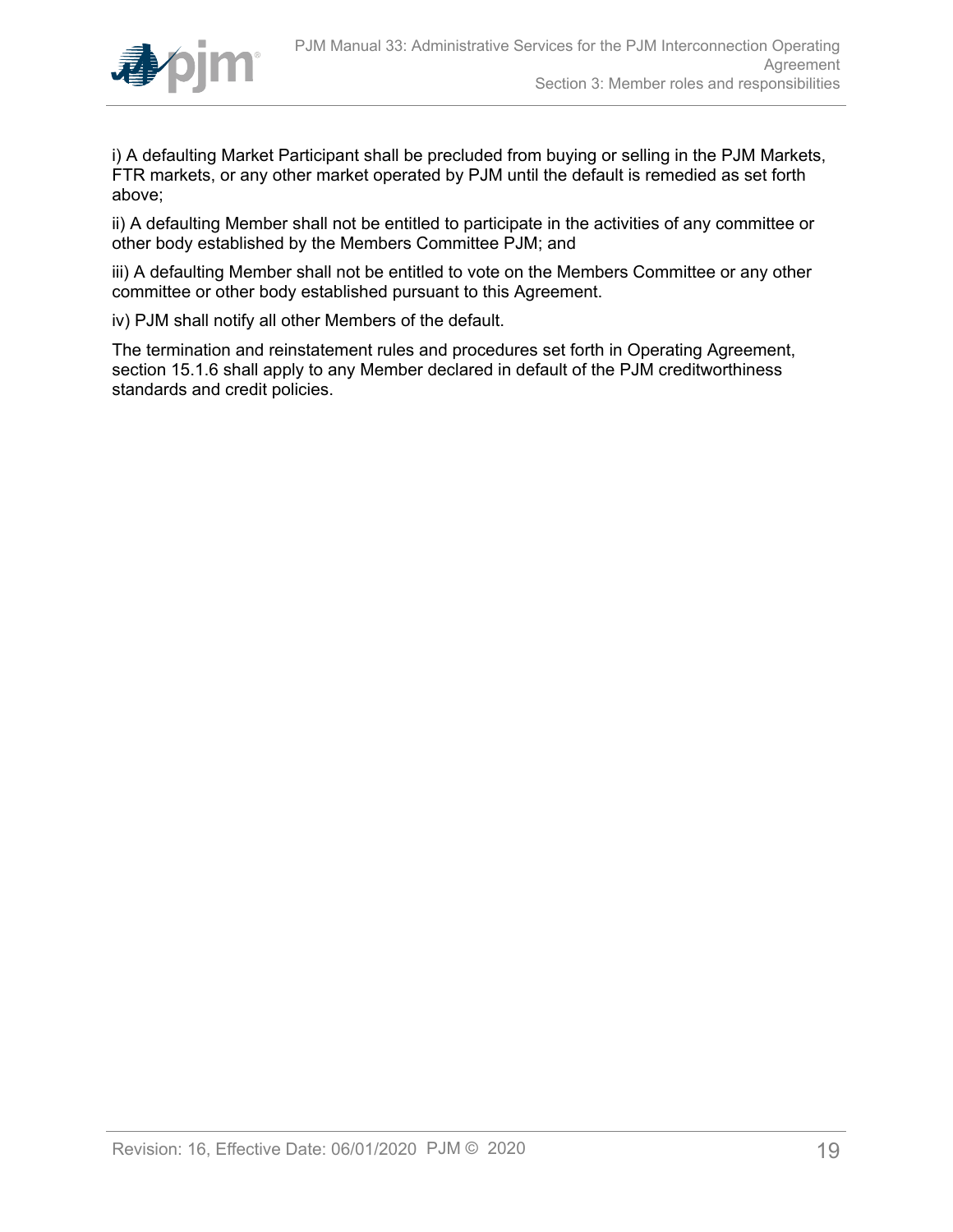

# <span id="page-19-0"></span>**Section 4: Contact Management**

Welcome to the Contact Management section of the PJM Manual for Administrative Services for the PJM Interconnection Operating Agreement. In this section, you will find the following information:

• A description of the role and responsibilities of the Contact Manager in the Contact Management feature of the Membership Management Community (see "Contact Management").

# <span id="page-19-1"></span>**4.1 Contact Management**

Through the Contact Management feature of the Membership Management Community, users are able to manage who is representing their company for various Member-level roles at PJM. This tool allows for easy maintenance of contacts and role assignments and a transparent and centralized process for improved data quality. It provides enhanced security by establishing Contact Managers. Authorized Contact Managers are responsible for creating contacts and assigning roles for their organization.

All Members must assign a Contact Manager to do the following:

- Create contacts and assign these contacts to roles
- View the contacts and assignments for their member company
- Edit contact information and role assignments

Contact Managers must be designated by an Officer, Authorized Representative, or Maintenance Manager.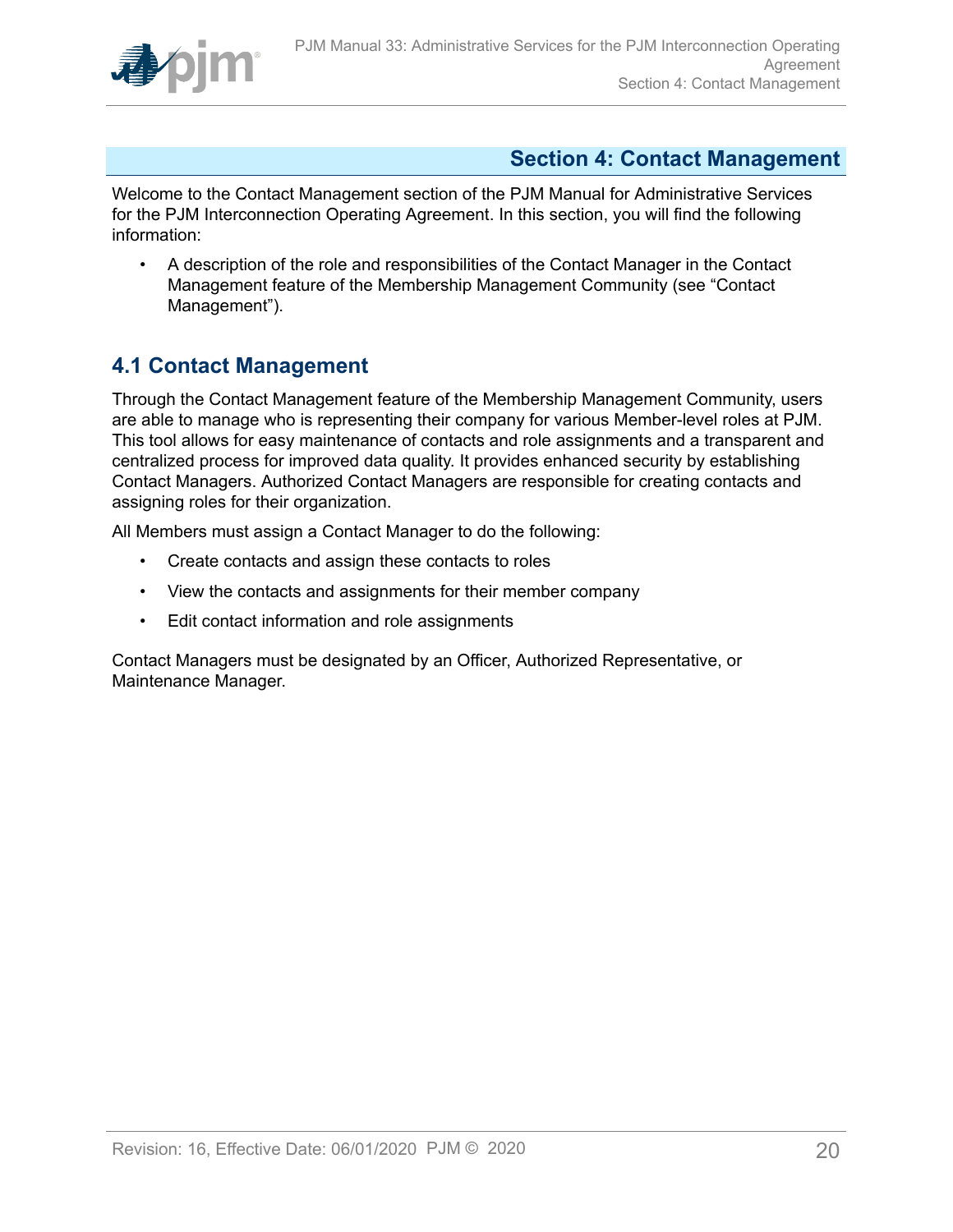

### <span id="page-20-0"></span>**Section 5: Company Account Manager (CAM) Roles and Responsibilities**

Welcome to the Company Account Manager (CAM) Roles and Responsibilities section of the PJM Manual for Administrative Services for the PJM Interconnection Operating Agreement. In this section, you will find the following information:

- A description of the CAM (see Company Account Manager Designation").
- An explanation of the CAM designation and role requirements.
- An explanation of the onboarding process for a newly designated CAM.
- An explanation of the annual training requirements for a CAM.
- An explanation of the requirements for the termination of a CAM.
- An explanation of the requirements for provisioning and managing tool access.
- An explanation of the requirements for confidentiality as it relates to access to data.
- An explanation of the requirements for annual recertification process of a CAM.
- An explanation of the requirements for annual recertification process of tool users.

# <span id="page-20-1"></span>**5.1 Company Account Manager Designation**

In order to ensure security of Member confidential data accessed through PJM electronic tools, and the security of business transactions and operational actions conducted through PJM electronic tools, Members are required to designate a CAM. A CAM is a user who has been designated by an Officer, Authorized Representative, or Maintenance Manager to manage the user accounts for the Member. The eligibility requirements of, and process for, assigning the CAM, as well as the CAM's role and responsibilities, are detailed below.

### <span id="page-20-2"></span>**5.1.1 CAM Designation and Role Requirements**

Prior to allowing a Member to utilize PJM tools, the Member must designate CAMs. The designations may only be made by an Officer, Authorized Representative, or Maintenance Manager as referenced above.

- Each Member must designate a minimum of two CAMs.
- One of the CAMs must be designated as the Lead CAM. This individual will be responsible for ensuring all CAM roles and responsibilities are completed in a timely manner.
- Members may use an Agent or Contractor that works on their behalf as one of its CAMs.
- When a new CAM has been designated or added, this should be communicated to the Member's employees to ensure they are aware of who to contact with tool management and access requests.
- Once the appropriate information has been submitted to designate a CAM, the CAM onboarding process will commence.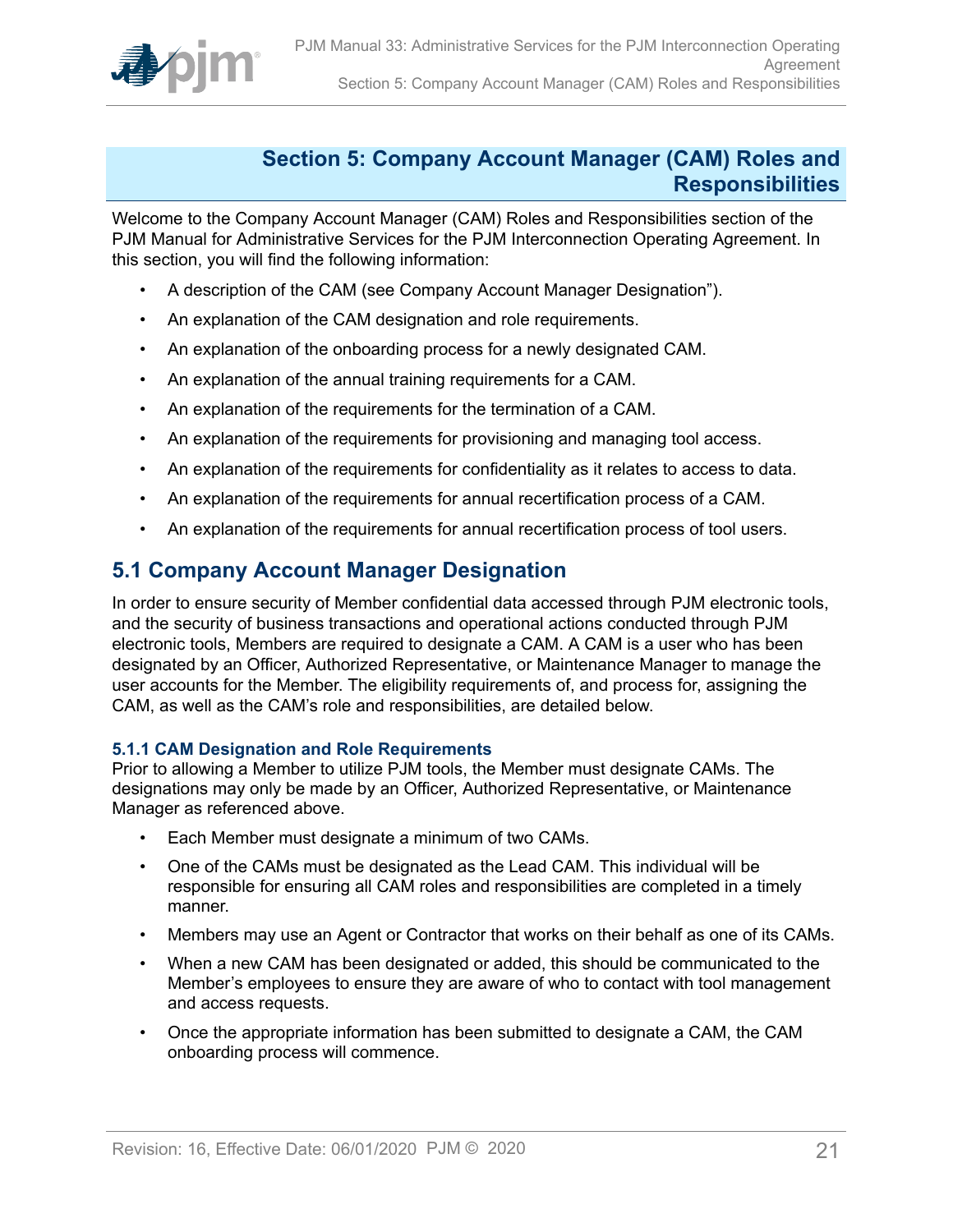

### <span id="page-21-0"></span>**5.1.2 Onboarding Process for New CAMs**

New CAM Training Requirements:

- All new CAMs must complete PJM required training which will review roles, responsibilities and requirements of the CAM. Training must be completed within 30 days of assignment. Training will be delivered via an online format to allow for easy access by the CAM.
- During the onboarding process, new CAMs should contact PJM with any questions on their roles and responsibilities.

New CAM User Account Set-Up:

- All CAMS must have a user account before they will be provided with Account Manager read/write access.
- PJM will provision Account Manager read/write access to the CAM user account for a new CAM within two business days of receipt of the CAM designation from the Member's Officer or Authorized Representative.
- When a new CAM has been designated, a Member CAM(s) shall notify the Member's employees and agents of the new CAM, with his or her contact information, to ensure that those who utilize all PJM electronic tools know whom to contact with questions and tool access requests.
- When a CAM has been terminated, a Member CAM(s) shall notify the Member's users. See Section 5.1.4 for the process for terminating a CAM.

### <span id="page-21-1"></span>**5.1.3 Annual Training Requirements for CAMs**

• PJM will provide CAM training annually as needed to review new features or functionality in Account Manager or to review process changes.

### <span id="page-21-2"></span>**5.1.4 Process for Terminating a CAM**

A request to PJM must be submitted by an Officer, Authorized Representative, or Maintenance Manager to remove an individual as a CAM. To ensure that no individual retains Account Manager read/write access, the Officer, Authorized Representative, or Maintenance Manager shall submit the request within a timeframe following their internal company procedures based on the individual's termination from the Member, or change in roles and responsibilities for the Member such that that individual no longer requires or should continue to have Account Manager read/ write access. The PJM CAM administrator will process the termination request within 1 business day.

### <span id="page-21-3"></span>**5.1.5 Provisioning and Managing Tool Access – CAM Responsibilities**

The CAM(s) are responsible for managing account access requests for individuals employed by, or working on behalf of the Member. The lead CAM shall be responsible for ensuring that all CAM responsibilities are completed in a timely manner and consistent with all PJM requirements. It is the responsibility of the CAM to monitor and manage all account access requests related to the company accounts for which he or she is the CAM. This management shall include:

• Approving and denying requests for user access to a Member account and associated tools.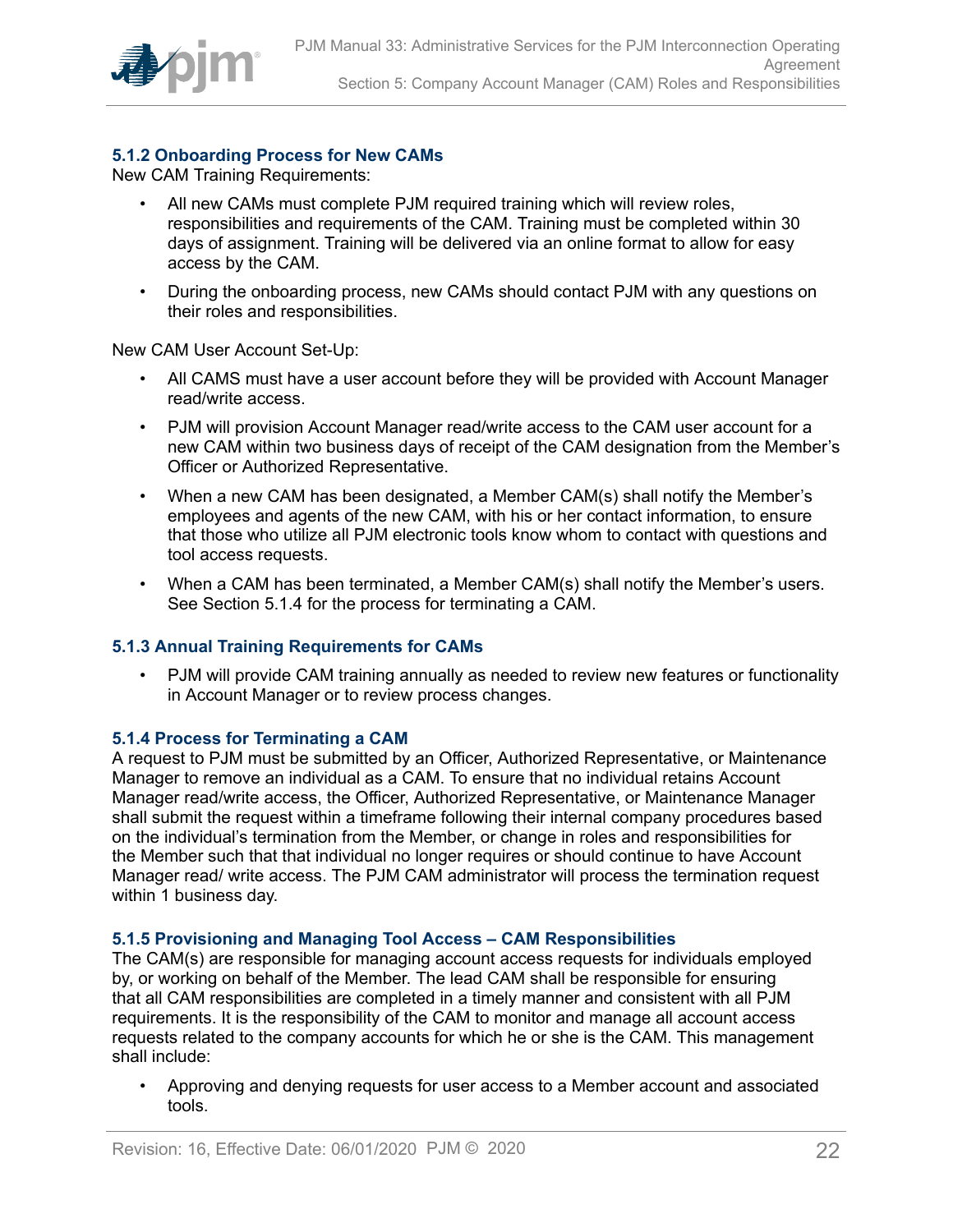

- o Should a user incorrectly request access to a Member account or tool for which they have no job function responsibility or authorization, the CAM is responsible for denying those user access requests through the Account Manager tool.
- o Initial PJM tool access is assigned to a Member account by PJM based on the Member's line of business provided to PJM in the membership application process, established credit, and submitted transmission service or other required agreements.
- o Tool access at the Member level may be updated by PJM as needed or upon request by the company CAM as appropriate.
- Upon termination of an employee or agent, or change in roles and responsibilities for the Member such that that individual no longer requires or should continue to have access to PJM tools, CAMs will be responsible for terminating all user accounts for that employee or agent based on internal company procedures.
- Approving and being accountable for ensuring access to all accounts provides for the appropriate confidentiality of data. Confidentiality information can be found in section 5.1.6.
- Prohibiting the sharing of accounts and passwords between individuals or entities.
- Reviewing audit reports of account management activity for their portfolio of accounts and escalating issues to PJM if there are any concerns.

### <span id="page-22-0"></span>**5.1.6 Confidentiality**

The Officer, Authorized Representative, Maintenance Manager and CAMs acknowledge and understand that they are responsible for ensuring the confidentiality of the access to data using their Member accounts and ensuring the Member has proper controls for the transactions/ business operations facilitated by the PJM electronic tools before allowing any individual to access the electronic tools.

### <span id="page-22-1"></span>**5.1.7 Annual CAM Recertification Process**

Due to auditing and security policies, PJM has implemented a process requiring all current, designated CAMs to be recertified on an annual basis. Details on the CAM recertification process can be found in section 3.1.5 and 3.1.8.

- Once a CAM Account Manager read/write role is terminated, an Officer, Authorized Representative, or Maintenance Manager will need to submit a request in order to have that individual reinstated as a CAM.
- Members that do not comply with the recertification process may be subject to the provisions set forward in Section 3.1.11.1 of this manual.

### <span id="page-22-2"></span>**5.1.8 Annual User Recertification Process**

Similar to the CAM recertification process, PJM will implement an annual user recertification process to ensure that all current tool users should continue to maintain their current access to the assigned tools.

- All tool users will be required to be recertified annually by a Member CAM.
- User recertification will take place annually for a period of 60 days within the Account Manager tool.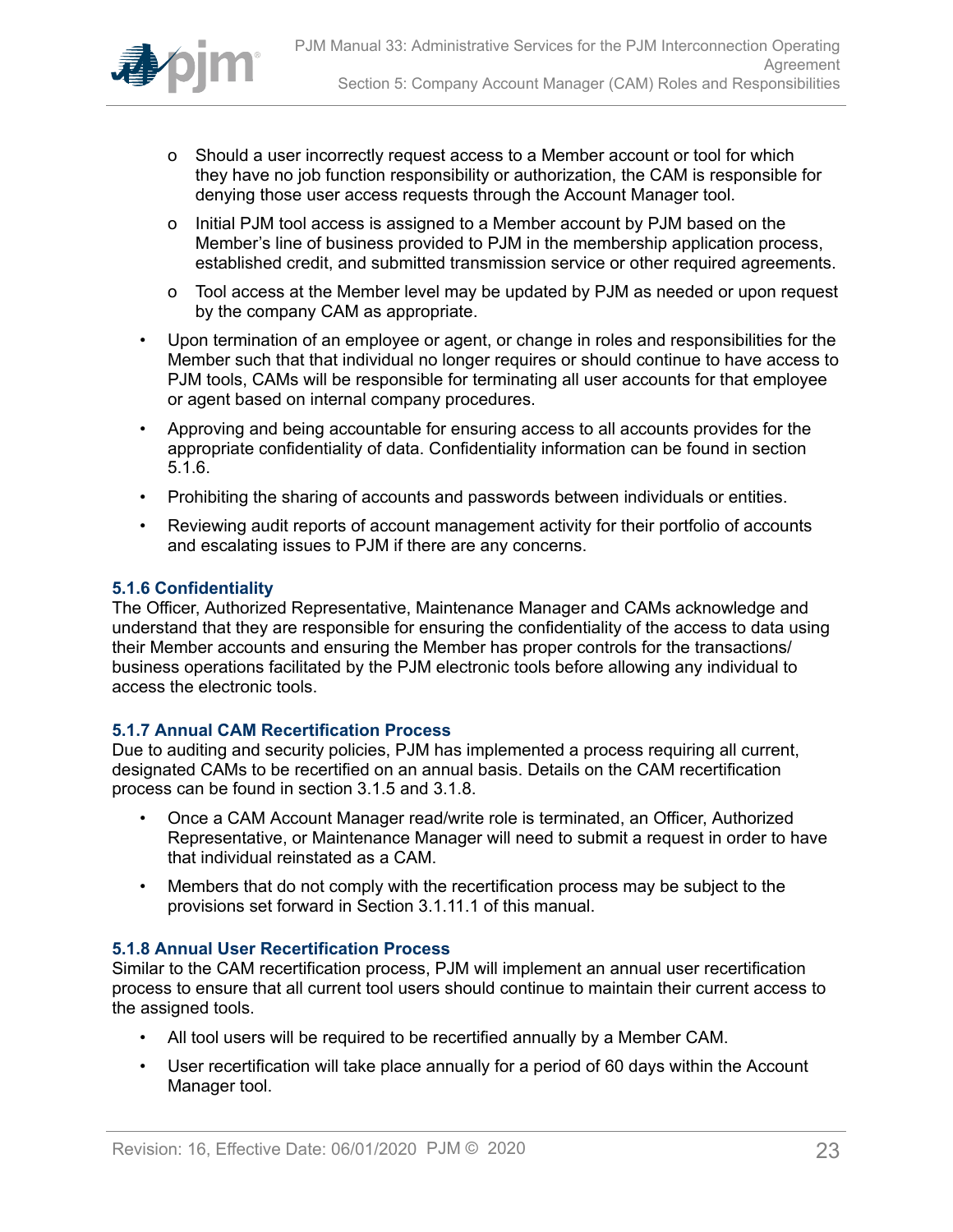

• Members that do not comply with the recertification process may be subject to the provisions set forward in Section 3.1.11.1 of this manual.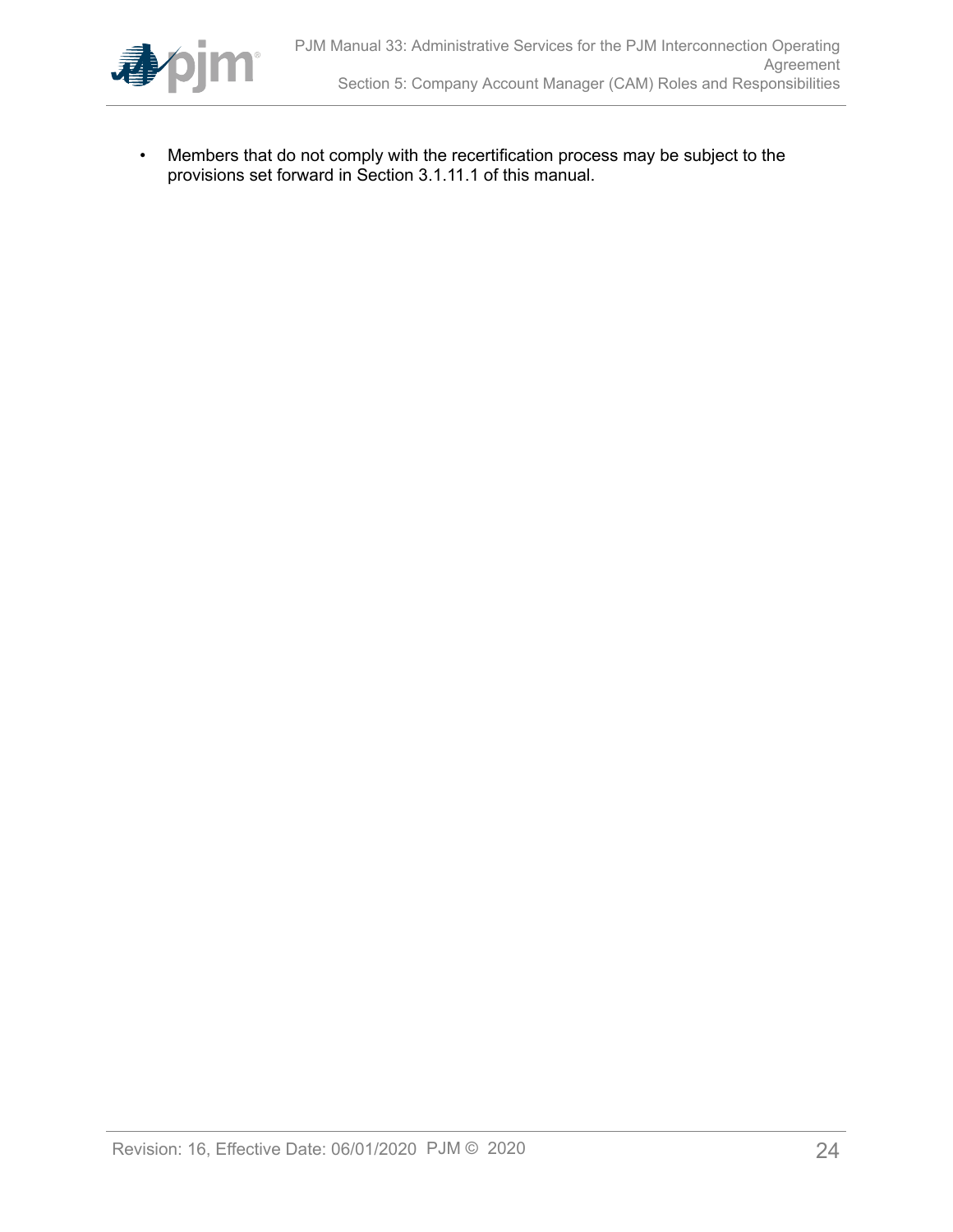

# <span id="page-24-0"></span>**Section 6: Market Data Postings**

Welcome to the Welcome to the Market Data Postings section of the **PJM Manual for Administrative Services for the PJM Interconnection Operating Agreement**. In this section, you will find the following information:

• A description of the data PJM will post relative to the operation of its electricity markets valuable for public dissemination

# <span id="page-24-1"></span>**6.1 Market Data Postings**

To the extent PJM deems information relative to the operation of its electricity markets valuable for public dissemination, or upon request by one or more PJM stakeholders, PJM will post aggregated market data on its public web site. In order to ensure that market sensitive data is not revealed and to prevent potential misuse of such data, PJM will only post aggregated market data to the extent that it meets the following criteria:

- More than three (3) market participants' data in a particular category is being aggregated for posting. For example, if the data being considered for posting is load data, more than three (3) Load-Serving Entities' data must be aggregated; and
- The data to be posted is aggregated over a geographic area no smaller than a PJM transmission zone.

The data to be posted may not violate these criteria both on its own or when used in combination with other previously posted data.

Data that was posted before the creation of this guideline is assumed to be appropriate and acceptable.

Data that does not meet these guidelines may still be posted if such disclosure is deemed acceptable by PJM, the PJM Independent Market Monitor, and the members whose data will be posted.

Notwithstanding the above, the following types of data specified below are deemed not to be confidential and may be disseminated by PJM or the Independent Market Monitor under the limited circumstances described below:

Individual resource outages: PJM may release information on specific outages of resources consistent with Section 18.17 of the PJM Operating Agreement as set forth in greater detail herein. In any report or publication of sequence of events and/or lessons learned relative to an event, disturbance, or unusual operating condition on the transmission system (for example, a severe weather event or an event that required the shedding of firm load), PJM may publish in the public domain certain information on the status of resources involved in the event, disturbance, or condition.

- Provided that the report is published no less than 60 days after the event, disturbance, or condition, the following information shall be deemed already in the public domain:
	- o Resource name
	- o Resource Owner/Operator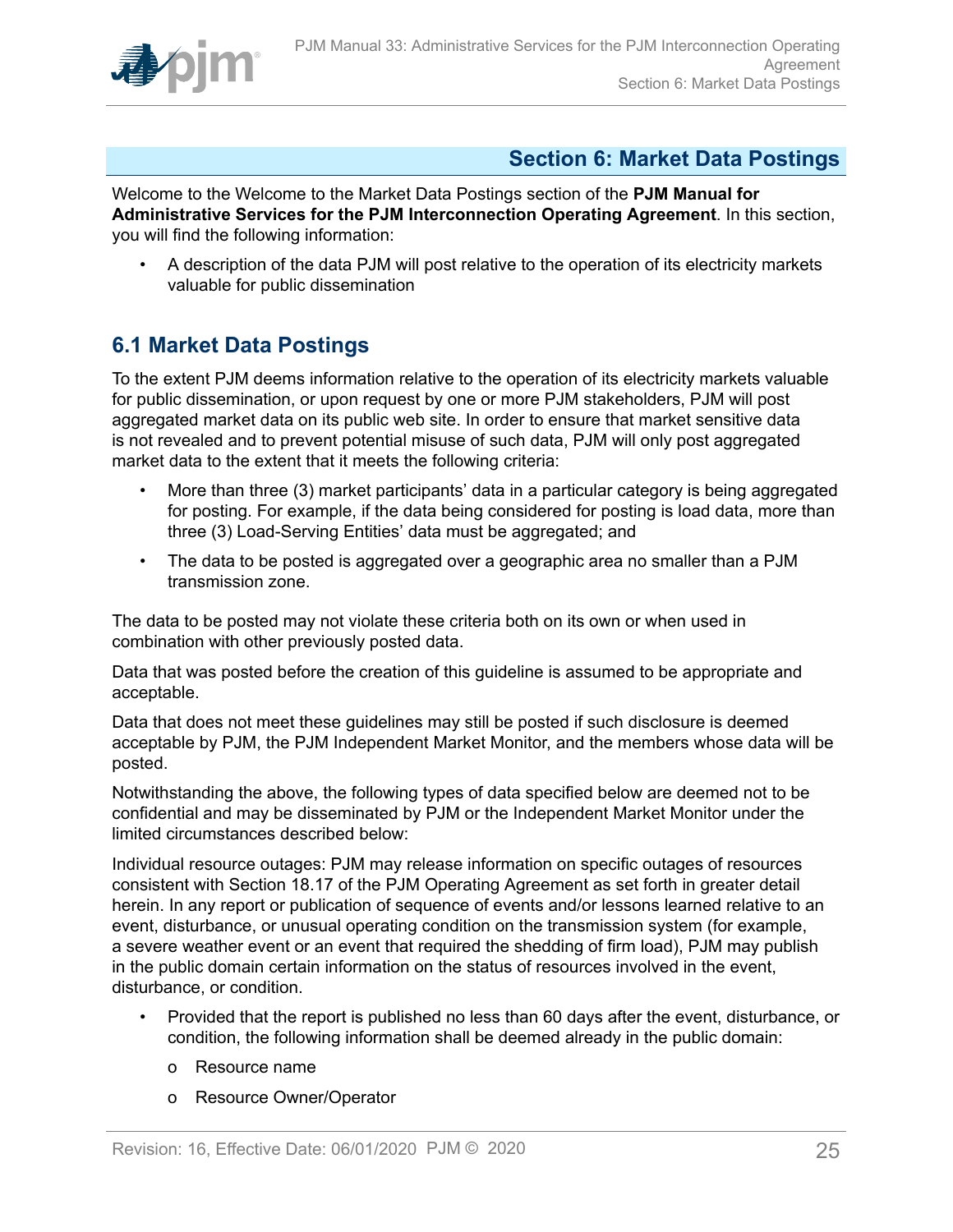

- o Status including change in status (available, unavailable, operating, outage type (planned, maintenance, forced, etc.) during the period of the 24 hours prior to the event to the 24 hours after the event
- o Any switching event on the transmission system affecting the resource during the period of the 24 hours prior to the event to the 24 hours after the event
- o The instantaneous output (MW and/or MVAR) or average hourly output (MW and/or MVAR) of the resource during the period of the 24 hours prior to the event to the 24 hours after the event
- o Any unique behavior of the resource during the during the period of the 24 hours prior to the event to the 24 hours after the event (e.g. unit oscillations)

Demand response: PJM may release information on the amount of Demand response available in localized areas (i.e. the amount of MW in a defined area such as a set of zip codes) in order to supply information or report on events or describe situations. Such circumstances include but are not limited to a severe event on the transmission system, a severe weather event, the formation of a closed loop interface, or the need for a transmission system upgrade. This information shall not contain specific offers or suppliers and shall not disclose the amount of supply in an area smaller than three zip codes.

Cleared and Offered Capacity Resources: PJM may release the total amount of offered and cleared Capacity Resources when reporting on RPM Capacity Market results. Such information must be aggregated by transmission zone.

Information regarding uplift payments may be released provided that such information represents generation in an area no smaller than a transmission zone, and a time period no shorter than a single operating day. Such information may include uplift payments broken down in the Day-Ahead and Real-Time Energy Markets by payment category or cause.

Three Pivotal Supplier Test Results: PJM may release aggregated statistics related to the execution and results of the Three Pivotal Supplier Test. Such statistics may not identify individual resource owners.

Member data that has been publicly made available by that PJM Member or by a state or federal regulator shall not be considered confidential by PJM

Fuel Mix: PJM may publish information on the fuel mix of resources operating in the PJM system provided there are at least three generation resources in each fuel category (regardless of whether those resources are operating or not).

Transmission Constraint Penalty Factor: PJM may publish information on the Transmission Constraint Penalty Factor used for Day-Ahead and Real-Time transmission constraints.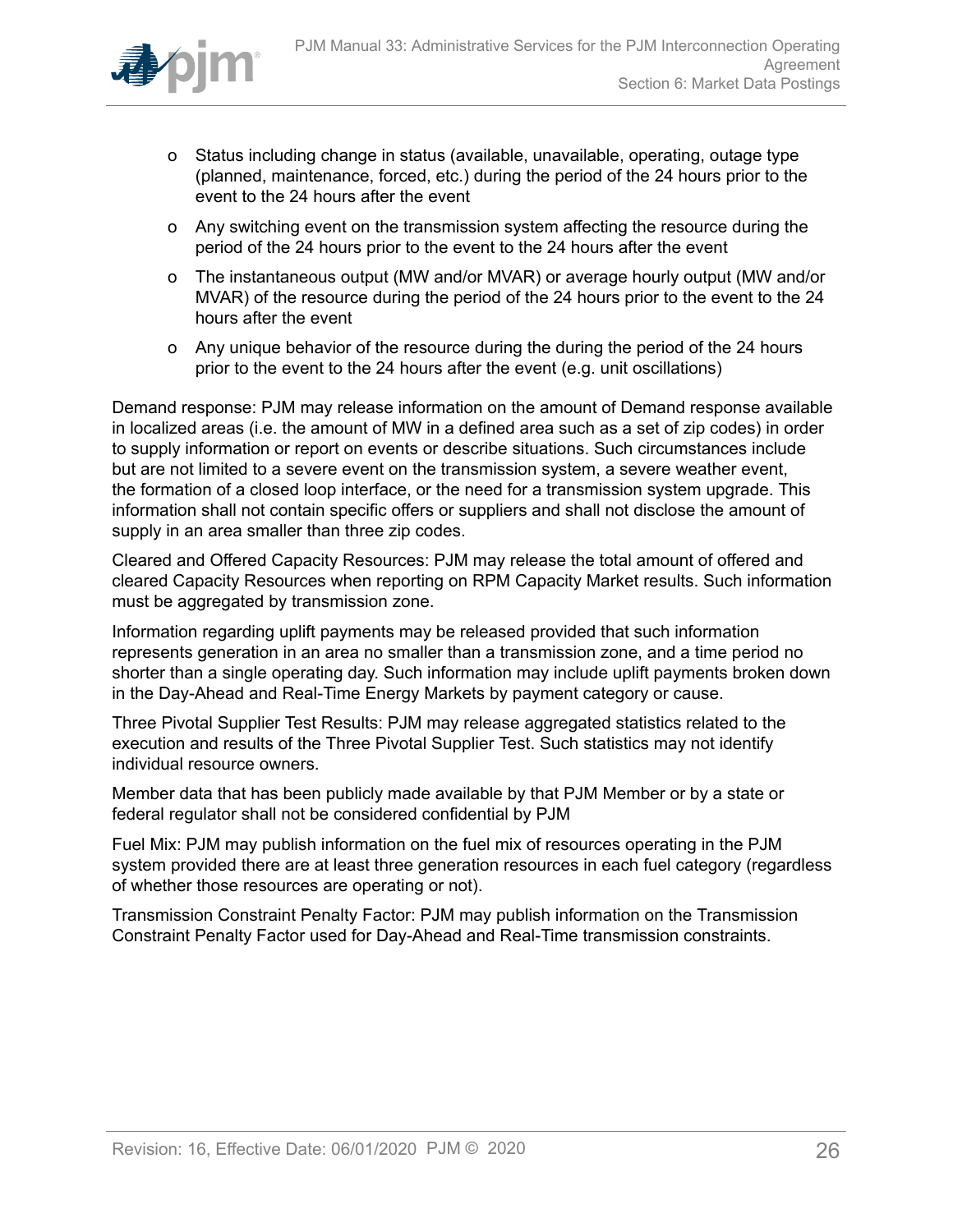

# <span id="page-26-0"></span>**Section 7: Dispute Resolution**

Welcome to the *Dispute Resolution* section of the **PJM Manual for Administrative Services for the PJM Interconnection Operating Agreement.** In this section, you will find a discussion of dispute resolution based upon the Operating Agreement of PJM and the PJM Open Access Transmission Tariff.

To the extent any dispute arises between one or more PJM Participants regarding any issue covered by the Operating Agreement, the PJM Participants must follow the dispute resolution procedures in the Tariff as summarized below.

# <span id="page-26-1"></span>**7.1 Dispute Resolution Procedures**

The Dispute Resolution Procedures call first for resolution on an informal basis and then for arbitration, if necessary.

### <span id="page-26-2"></span>**7.1.1 Informal Dispute Resolution**

Any dispute between a Transmission Customer and a Transmission Provider involving Transmission Service under the Tariff will be referred to a designated senior representative of each of the PJM Members for resolution on an informal basis as soon as possible. In the event the designated representatives are unable to mutually resolve the dispute within 30 days (or a different period as may be agreed), the dispute may be submitted to arbitration as described below. Note also that any application for a rate change or other change to the Tariff or any Service Agreement entered into under the Tariff will be presented directly to FERC for resolution.

### <span id="page-26-3"></span>**7.1.2 Arbitration**

Arbitration initiated under the Tariff will be conducted before a single neutral arbitrator appointed by the PJM Members to the dispute. If a single arbitrator cannot be agreed upon, each PJM Member will select one arbitrator and those two will select a third arbitrator. The arbitrator(s) will be knowledgeable in electric utility matters and have no current or past substantial business or financial relationships with either PJM Member. Arbitration will be generally conducted in accordance with the Commercial Arbitration Rules of the American Arbitration Association.

The arbitrator(s) will render a decision within 90 days of appointment unless otherwise agreed. They will be authorized only to interpret and apply the provisions of the Tariff and any Service Agreement entered into under the Tariff and will not have the power to modify or change them in any manner.

The decision of the arbitrator(s) will be final and binding and judgment on the award may be entered in any court having jurisdiction. The decision of the arbitrator(s) may be appealed solely on the grounds that the conduct of the arbitrator(s), or the decision itself, violates the standards of the Federal Arbitration Act and/or the Administrative Dispute Resolution Act. The decision must also be filed with FERC if it affects jurisdictional rates, terms and conditions of service or facilities.

### <span id="page-26-4"></span>**7.1.3 Arbitration Costs**

Each PJM Member that is a party to the dispute will be responsible for its own costs incurred during the arbitration process and for the following costs: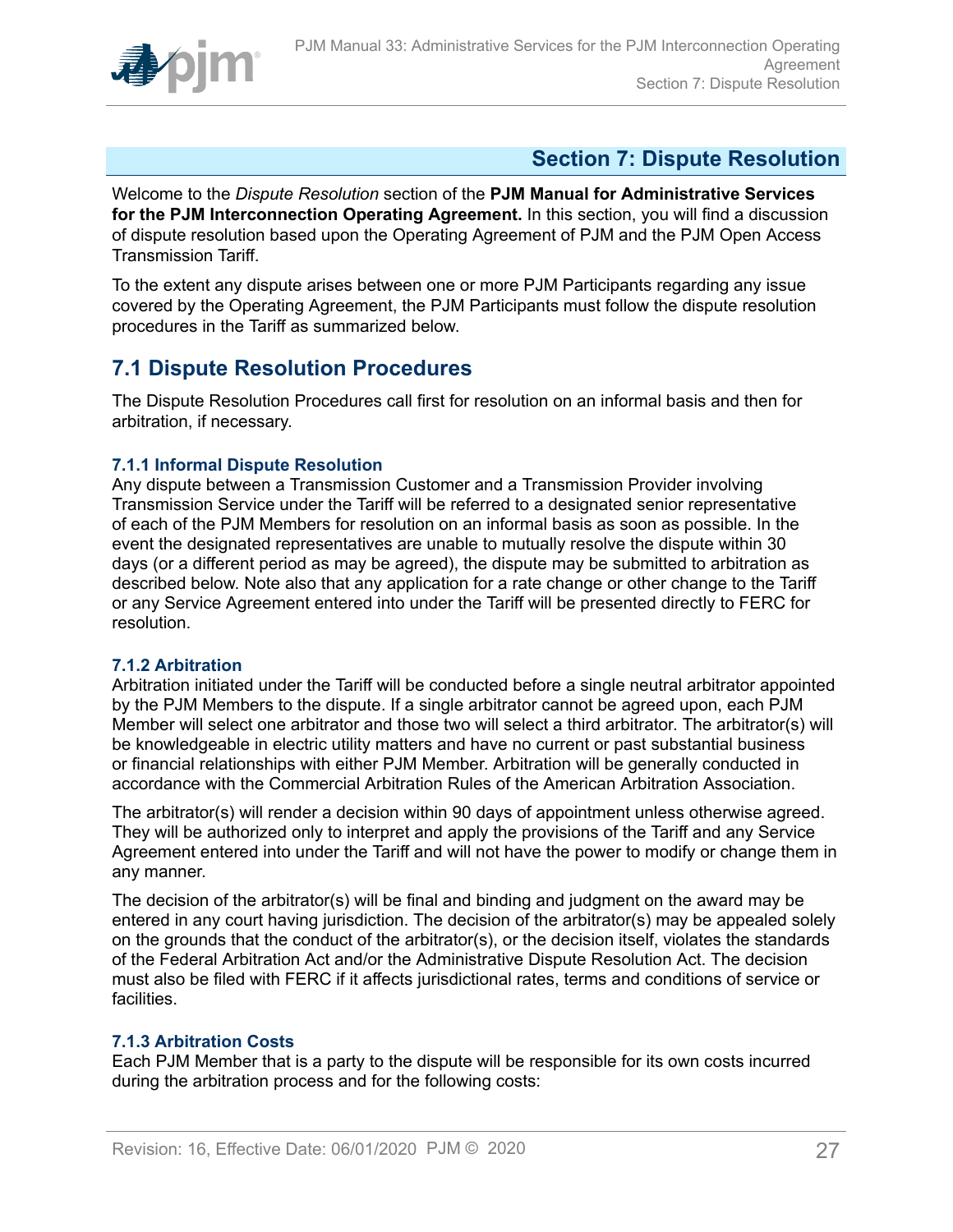

- the cost of the arbitrator chosen to sit on a three-member panel and a proportionate share of the cost of the third arbitrator
- a proportionate share of the cost of a single arbitrator
- a proportionate share of the cost incurred by PJM related to a dispute not involving PJM.

### <span id="page-27-0"></span>**7.1.4 Rights under the Federal Power Act**

Nothing in the Dispute Resolution Procedure will restrict the rights of any PJM Member to file a complaint with FERC under the relevant provisions of the Federal Power Act.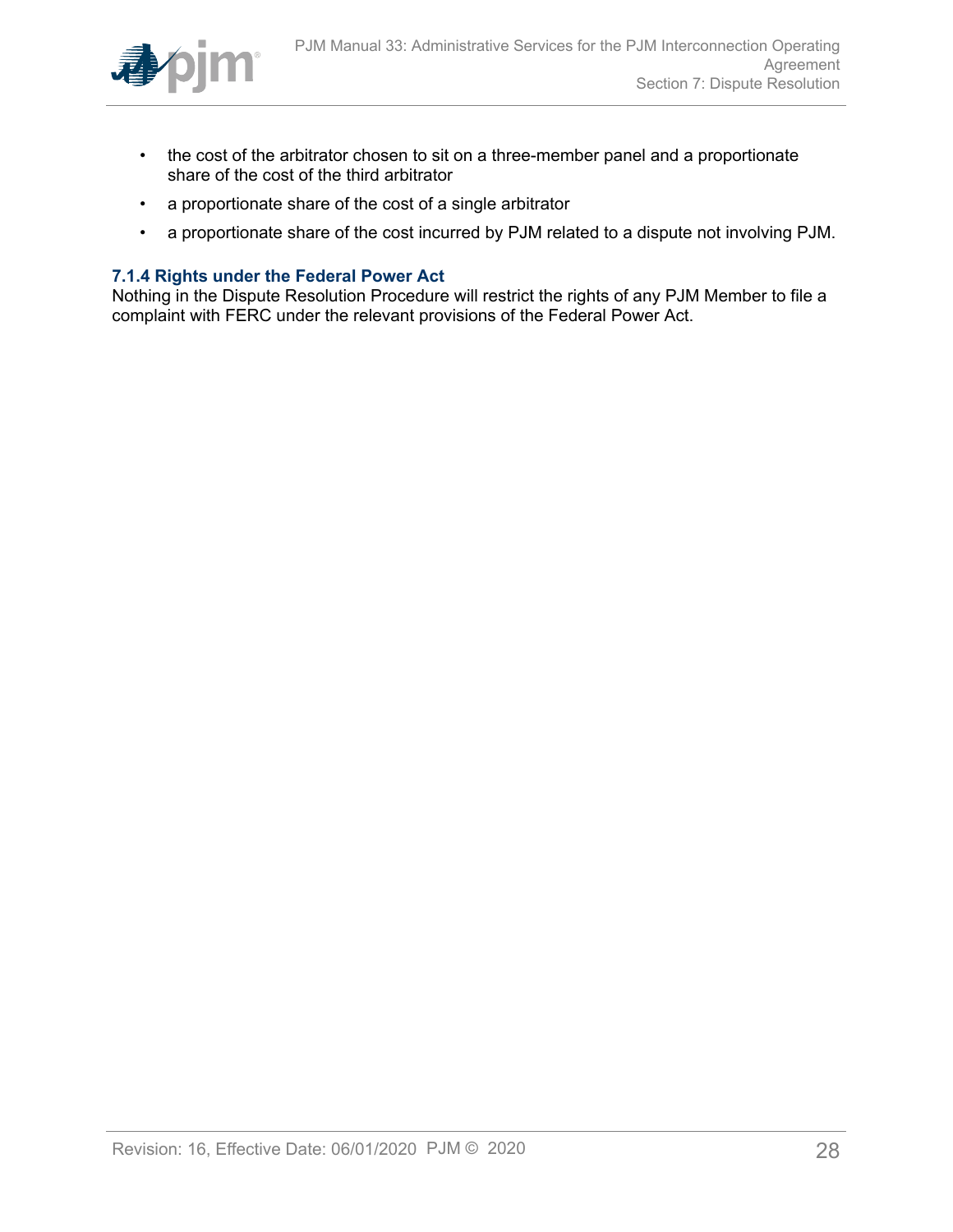

# <span id="page-28-0"></span>**Revision History**

### **Revision 15 (03/26/2020):**

- Periodic Review
- Added new Section 3 Member Roles and Responsibilities
- Added new Section 4 Contact Management
- Added new Section 5 Company Account Manager (CAM) Roles and Responsibilities
- Renumbered existing Section 3 Market Data Postings to Section 6: Market Data Postings
- Renumbered existing Section 4 Dispute Resolutions to Section 7: Dispute Resolution
- Deleted references to Andrew Ott
- Relocated Section 2.4 Name Change Process to Section 3.1.2 and renamed to Member Corporate Name Change
- Relocated Section 2.5 Withdrawal Process to Section 3.1.10 and renamed to Withdrawal Requests

### **Revision 14 (10/25/2018):**

• Section 3.1: Added Transmission Constraint Penalty Factor

### **Revision 13 (03/22/2018):**

- Cover to Cover Periodic Review
- Changed ownership for this manual to Anita Patel, Manager, Knowledge Management **Center**
- Updated Headers to reflect correct manual name and section names
- Changed references from "PJM Interconnection, L.L.C." to "PJM"
- Changed references from "Interconnection Agreement" to "Operating Agreement"
- Changed references from "Interconnection Operating Agreement" to "Operating Agreement"
- Changed references from "PJM Participant" to "PJM Member"
- Introduction: added clarity between the dispute resolution procedures covered in the Tariff and this manual and those covered in the Operating Agreement
- Section 1.4: Removed section and introduction and moved language to M34
- Section 2.1: Removed Requirements for Application section and added Membership Types and Requirements
- Section 2.1.1: Removed Data to Be Supplied section and added Types of Membership
- Section 2.1.2: Removed Associate Membership section and added PJM Member/ Applicant Requirements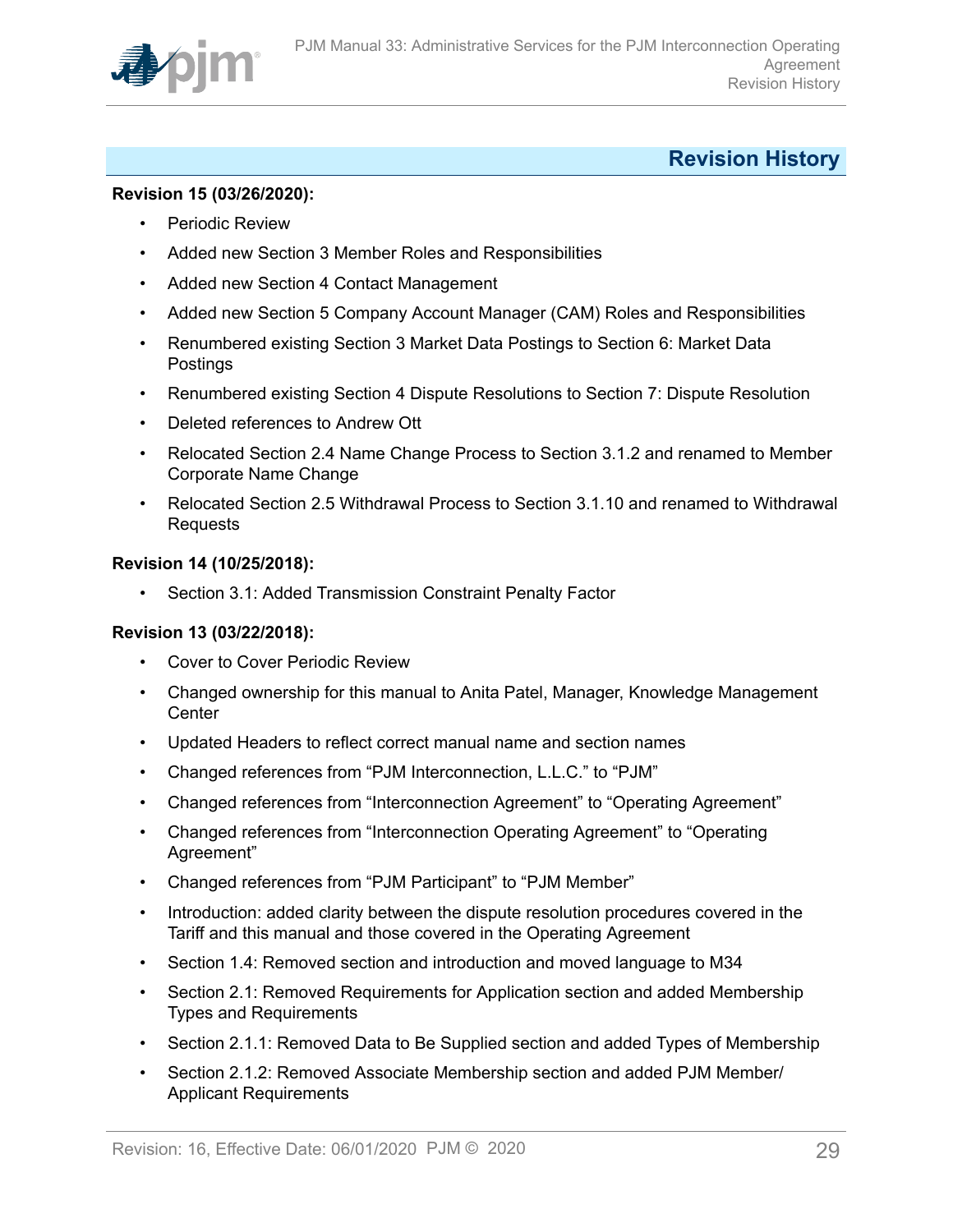

- Section 2.2: Removed Analysis of Submitted Data and added Application and Membership Cost
- Section 2.3: Removed Effective Date, Termination & Withdrawal Process section and added Credit Policy and Credit Requirements with updates
- Section 2.4: Removed Integration of New Applicant and added Name Change Process
- Section 2.5: Removed Application Cost and Membership Cost and added Withdrawal **Process**
- Section 2.6: Credit Policy and Credit Requirements This section was updated and moved to Section 2.3
- Section 2.6.1: Background This section was removed
- Section 3.1: This section was removed because the information contained is redundant information that is explicitly provided in the Operating Agreement, Reliability Assurance Agreement, or Tariff.
- Section 3.2: This section was removed because the information contained is redundant information that is explicitly provided in the Operating Agreement, Reliability Assurance Agreement, or Tariff.
- Section 3.3: This section was removed because the information contained is redundant information that is explicitly provided in the Operating Agreement, Reliability Assurance Agreement, or Tariff.
- Section 3.4: This section was removed because this information is wholly contained in the PJM Manual for Control Center & Data Exchange Requirements
- Section 3.5: Renumbered to Section 3.1
- Section 4.1: Removed; covered in OA 8.2.1
- Section 4.2: Removed; covered in OA section 1 Definitions
- Section 4.3: Removed; irrelevant to this document
- Section 4.4: Removed; first two paragraphs moving to M34. Sector challenge covered in OA 8.1.3
- Section 4.5: Removed; covered in OA sections 8.6, 8.6.1, and 8.6.3
- Section 4.6: Removed; covered in OA sections 7.1 and 7.2
- Renumbered Section 5 Dispute Resolution to Section 4

### **Revision 12 (03/31/2016):**

- Revised Section 3.5 to include specific exceptions to the general policy regarding data postings
- Changed ownership for this manual from Lynn Horning and Vince Duane to Adrien Ford, Director, Member Relations
- Administrative Change Updated references for eData to Data Viewer, EFTR to FTR Center and eMKT to Markets Gateway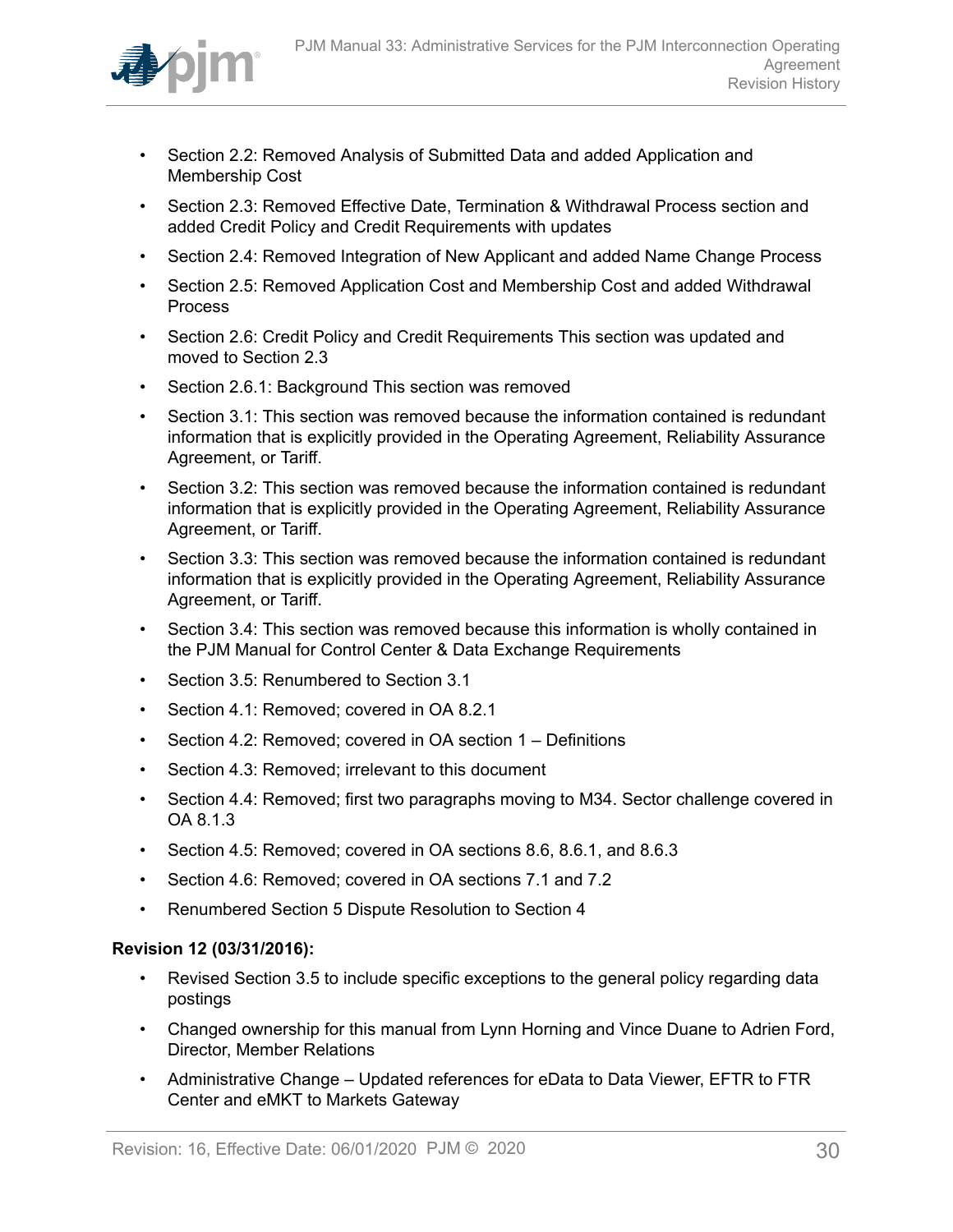

### **Revision 11 (05/29/2014):**

• Added Section 3.2.4 – Load Reallocation due to Member Default.

### **Revision 10 (04/11/2014):**

- Change in management from Sean McNamara to Lynn Horning
- Two of the eSuite Applications have been renamed. Moving forward EES will be known as ExSchedule and eMTR will be known as Power Meter.

### **Revision 09 (07/22/2010):**

• Added Section 3.6 Market Data Postings as required for FERC Order 719 Compliance and approved by the MRC on March 17, 2010.

### **Revision 08 (04/13/2010):**

- Corrected Title Page typographical error: changed Council to Counsel
- Approval: updated Vince Duane's title to Vice President & General Counsel and added Sean McNamara as Manager of Member Relations
- Section 2: Qualifications for PJM Membership grammatical changes and updated links to new website
- Section 2: Qualifications of PJM Membership Effective Date, Termination & Withdrawal Process: corrected Article 6 to Article 5 and identified Reliability Assurance Agreement
- Section 2: Qualifications of PJM Membership updated settlement obligation period ending time frame
- Section 2: Qualifications of PJM Membership Application Cost: added membership costs and fee structure and clarifying language
- Section 2: Qualifications of PJM Membership Credit Policy and Credit Requirements: removed entire section and replaced it with a summary and added the link to the Credit Policy and Credit Requirements on the PJM website.
- Section 5: Dispute Resolution Arbitration Costs: clarifying language regarding PJM member

### **Revision 07 (09/08/2008):**

- Table of Contents (revised and updated page numbers)
- Section 1 Operating Agreement of PJM Overview (updated Sector Selection Form Members Committee
- Requirements for Application (name change)
- Section 2 Qualifications for PJM Membership (added Associate Membership)
- Section 2 Qualification for PJM Membership (replaced entire Credit Policy and Credit Requirements section)
- Section 3 PJM Interaction (added Associate Membership)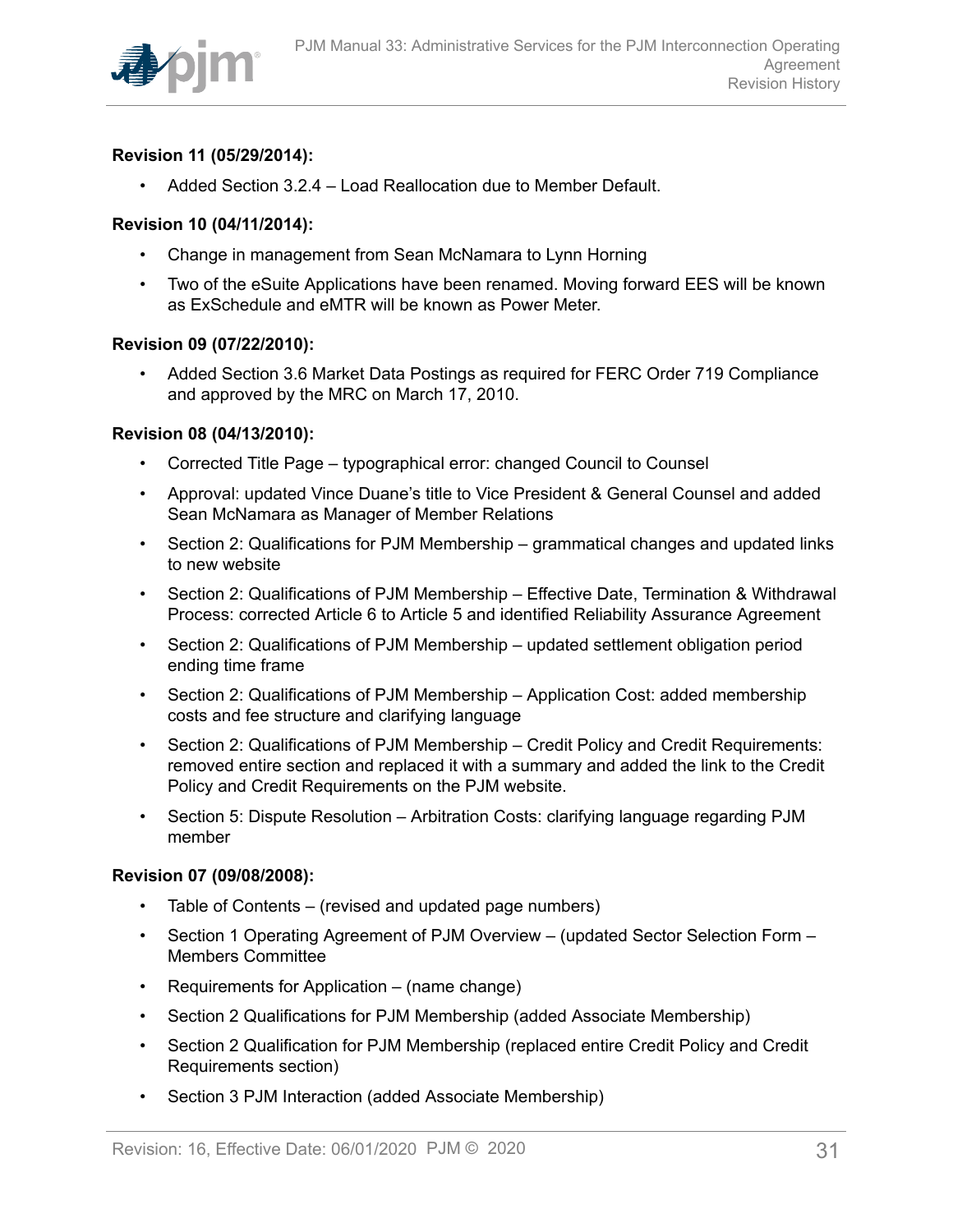

- Section 4 Members Committee (updated Committee Sectors)
- Section 4 Members Committee (updated Quorum and Voting)
- Section 4 Members Committee (updated Sector Challenge)

### **Revision 06 (10/1/2007):**

- This revision is a rewrite of the PJM Manual for Administrative Services for the Operating Agreement of PJM reflecting current practices and procedures for doing business with PJM.
- Changed references from "*PJM Interconnection, L.L.C.*" to "*PJM*."
- Renamed Exhibits I.1 to Exhibit 1.
- Reformatted to new PJM formatting standard.
- Renumbered pages to consecutive numbering.
- Incorporated updated Sector Selection Form.
- Changed references from MAAC to Reliability First.
- Updated internal contacts.

### **Revision 05 (4/26/2000):**

- Updated Attachment B: Application for Membership. Replaced "*Payment Surety Bond",* pages 10 and 11 of *Attachment E.*
- Updated Attachment C: Application for Transmission Services. Replaced "*Payment Surety Bond",* pages 10 and 11 of *Attachment E.*

### **Revision 04 (3/24/2000):**

- Updated Attachment B: Application for Membership. Replaced *Attachment E.*
- Updated Attachment C: Application for Transmission Services. Replaced *Attachment E.*

### **Revision 03 (2/04/2000):**

- Updated Attachment B: Application for Membership. Revised 'Letter of Credit' in Attachment E, page 9 of 10.
- Updated Attachment C: Application for Transmission Services. Revised 'Letter of Credit' in Attachment E, page 9of 10.

### **Revision 02 (12/13/1999):**

- Updated Attachment B: Application for Membership. Revised 'Guaranty' in Attachment E, page 6 of 10 and page 7 of 10.
- Updated Attachment C: Application for Transmission Services. Revised 'Guaranty' in Attachment E, page 6 of 10 and page 7 of 10.

### **Revision 01 (10/01/1999):**